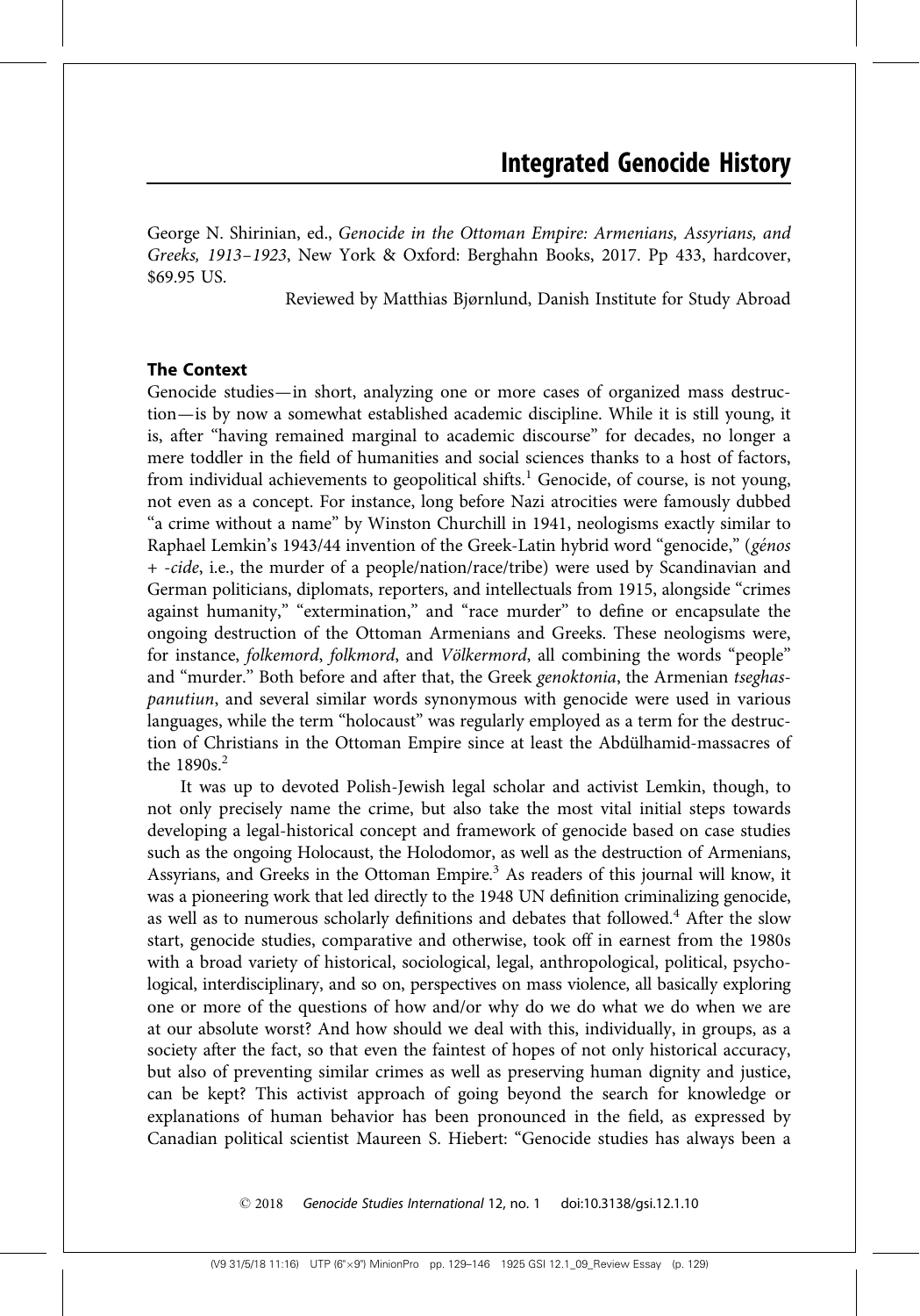goal-oriented area of scholarship that has sought to make the post-Holocaust injunction, 'never again' a reality."<sup>5</sup>

If preventing genocide is indeed the most important criteria of success for the academic field in question, it has been an utter failure. When pointing to, say, the situation in Syria, Iraq, Yemen, Myanmar, and so on, at the time of writing, January 2018, it has indeed become almost a cliché in itself to point out that "never again" has become a cliché, as our collective scholarly, as well as political, diplomatic, and military, answers to mass atrocities are once more almost entirely lacking in effectiveness or sincerity.<sup>6</sup> Even on a purely academic level (as if such a thing ever existed), we will most likely never get a clear, universally accepted answer to what the very core of the object of study, the term "genocide," even means or encompasses. In some circles it is still debated if it is even possible to explain the Holocaust, and, if so, how. That said, the universal fact that most scholarly findings and concerns are more or less detached from real-world implications should not come as a surprise—it is, after all, a while ago that Herodotus complained that ''Of all men's miseries the bitterest is this: to know so much and to have control over nothing''—or become a cause for permanent depression, as contested concepts, histories, and realities have always been part of the academic game. It obviously does not mean we should not keep approaching truth through precision or, if one balks at the "t-word," a lesser substitute like "intersubjectivity" or "well-justified belief."7

That leads us to what, among other things, happens in genocide studies these days: solid and sometimes even innovative work mixed with disappointment, just like in any other academic discipline (admittedly, I am not totally up-to-date with all the many developments and publications in the field, an indication not only of my limited time and energy, but also of a growing field). So while there may be no dramatic developments, an interesting and fruitful tendency in the recent historiography of genocides and other mass atrocities seems to be the attempt to go beyond what has perhaps by now become traditional—which clearly does not mean inferior or less useful—i.e., mostly (a) monographs and edited volumes on (aspects of) singular case studies; $8$  (b) general histories and encyclopedias of genocide; $9$  (c) conceptual and thematic treatments of the subject, from gendered aspects to memorialization and denial;<sup>10</sup> (d) broad, regional studies of genocide with perhaps some thematic, but little or no causal linking between case studies;<sup>11</sup> (e) searching for "root causes," often in colonial and imperial settings, in studies linking cases of mass violence perpetrated by the same ethnic/national group over a longer period of time; $12$  and (f) relatively distinct cases being compared in articles, monographs, and anthologies, perhaps merely with an introduction providing the proverbial red thread between chapters, cases, or segments.<sup>13</sup> This is my tentative, hopefully somewhat meaningful and less than arbitrary, organizing principle, but others could surely be used.

Though there are of course gray areas, hybrids, and overlaps within the categories above (such as in Stefan Ihrig's Atatürk in the Nazi Imagination and Justifying Genocide: Germany and the Armenians from Bismarck to Hitler), in this rather new trend in genocide studies there is an increased focus on relatively directly related case studies that are, more or less successfully and consistently, integrated into deeper causal, temporal, and spatial narratives.<sup>14</sup> This "holistic" approach, which, for lack of a better term, I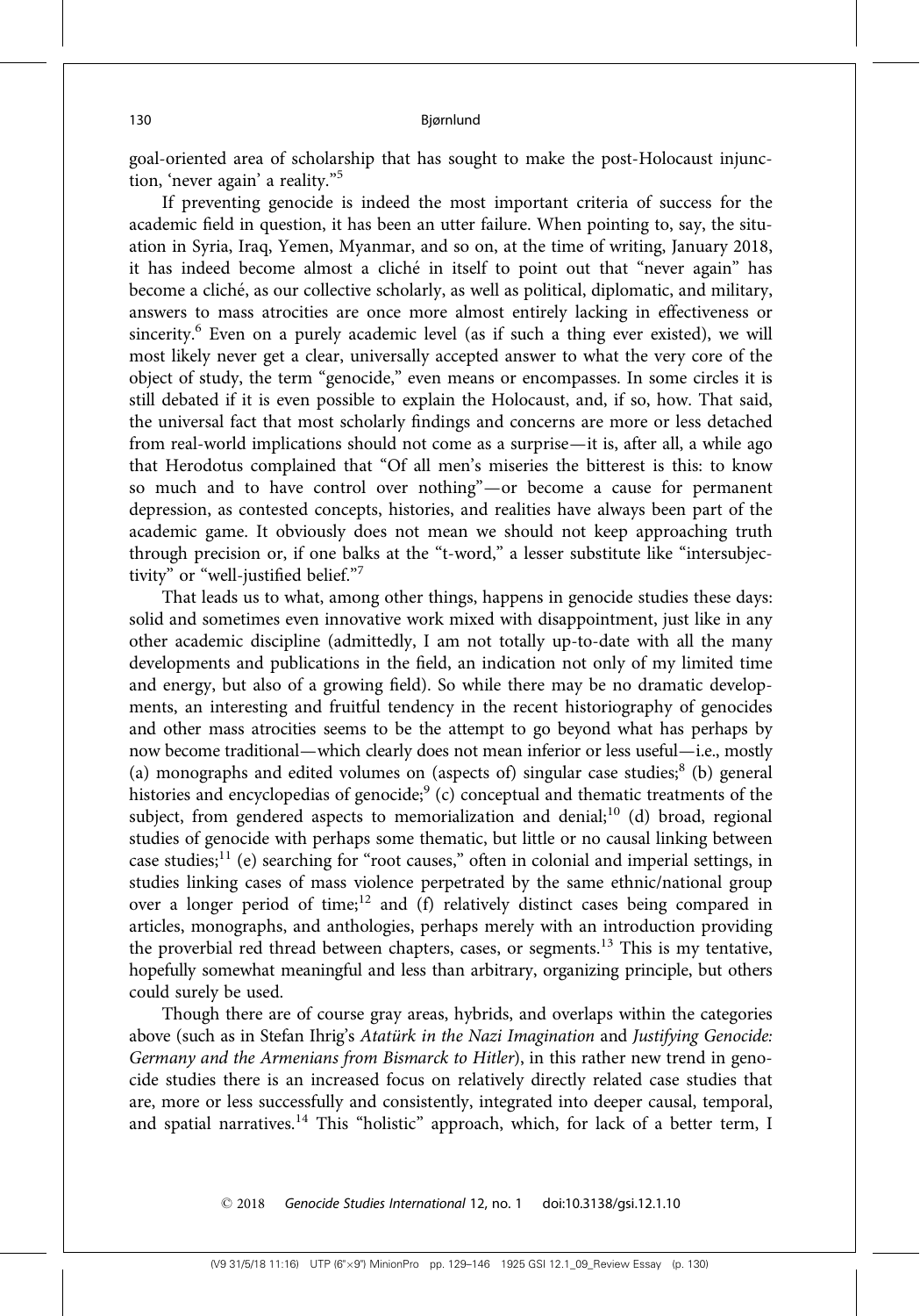shall dub ''integrated genocide history,'' is in many ways following general historiographical trends as well as developments in, for instance, the study of the destruction of the European Jews:

If the Holocaust was in some sense a European process, it took place within the context of other European processes of murderous exclusion, geopolitical turmoil, and economic restructuring in the period. While Jews were the pre-eminent victims of mass murder, they were by no means the only ones, and Nazi Germany not the only perpetrator. State violence against domestic minorities; violence against indigenous peoples in European colonies outside Europe; violence against opponents of the economic order; violence against the socially marginal; violence in wartime that exceeded the limits established by international law: all of these were established characteristics of the world in which Nazism appeared.<sup>15</sup>

In other words, these are narratives of genocide that emphasize continuity by exploring how the total or partial destruction of several groups are directly and profoundly interconnected within or (most often) across borders of nations and empires during a limited period of time, where mass murder and mass displacement are prime tools in the crushing of old orders and the creation of new, usually more homogenous realities.<sup>16</sup> Such "topographies of terror" are generally conducted with an empiricallybased theoretical framework in order to understand not only the particular—the victims, perpetrators, and bystanders as well as the legacies of violence of the area and the era in question—but also the general, for instance ''the phenomenon of genocide as an aspect of modern world-historical development.'' An explicit or implicit assumption or conclusion in integrated genocide history is often that explaining the modern world, who we are and how we got here, is impossible without taking into account the genocidal processes that both led to and were caused by significant features of the late modern period: colonialism and post-colonialism, racism, industrialization, social/demographic engineering, centralization, the end of empires, and the creation of the nation states.<sup>17</sup>

Groundbreaking monographs, articles, and edited volumes in English on such killing fields include several works by Mark Levene, from "Creating a Modern Zone of Genocide: The Impact of Nation- and State-Formation on Eastern Anatolia, 1878– 1923'' to The Crisis of Genocide, vol. I, Devastation: The European Rimlands 1912–1938 and vol. II, Annihilation: The European Rimlands 1939–1953.<sup>18</sup> As it is summed up in the blurb for the latter two volumes:

From the years leading up to the First World War to the aftermath of the Second, Europe experienced an era of genocide. As well as the Holocaust, this period also witnessed the Armenian genocide in 1915, mass killings in Bolshevik and Stalinist Russia, and a host of further ethnic cleansings in Anatolia, the Balkans, and Eastern Europe. Crisis of Genocide seeks to integrate these genocidal events into a single, coherent history.<sup>19</sup>

Among other things, what is quite sensibly postulated in that quote and documented over many hundreds of pages by Mark Levene is that analyzing and comparing (which, once more for the record, does not have to mean equating) case studies with a proximity in causality, time, and space provides us with new insights into the local, regional, and universal. It is also one way of overcoming at least some of the problems inherent in the paradigm of comparison itself. As it has been put: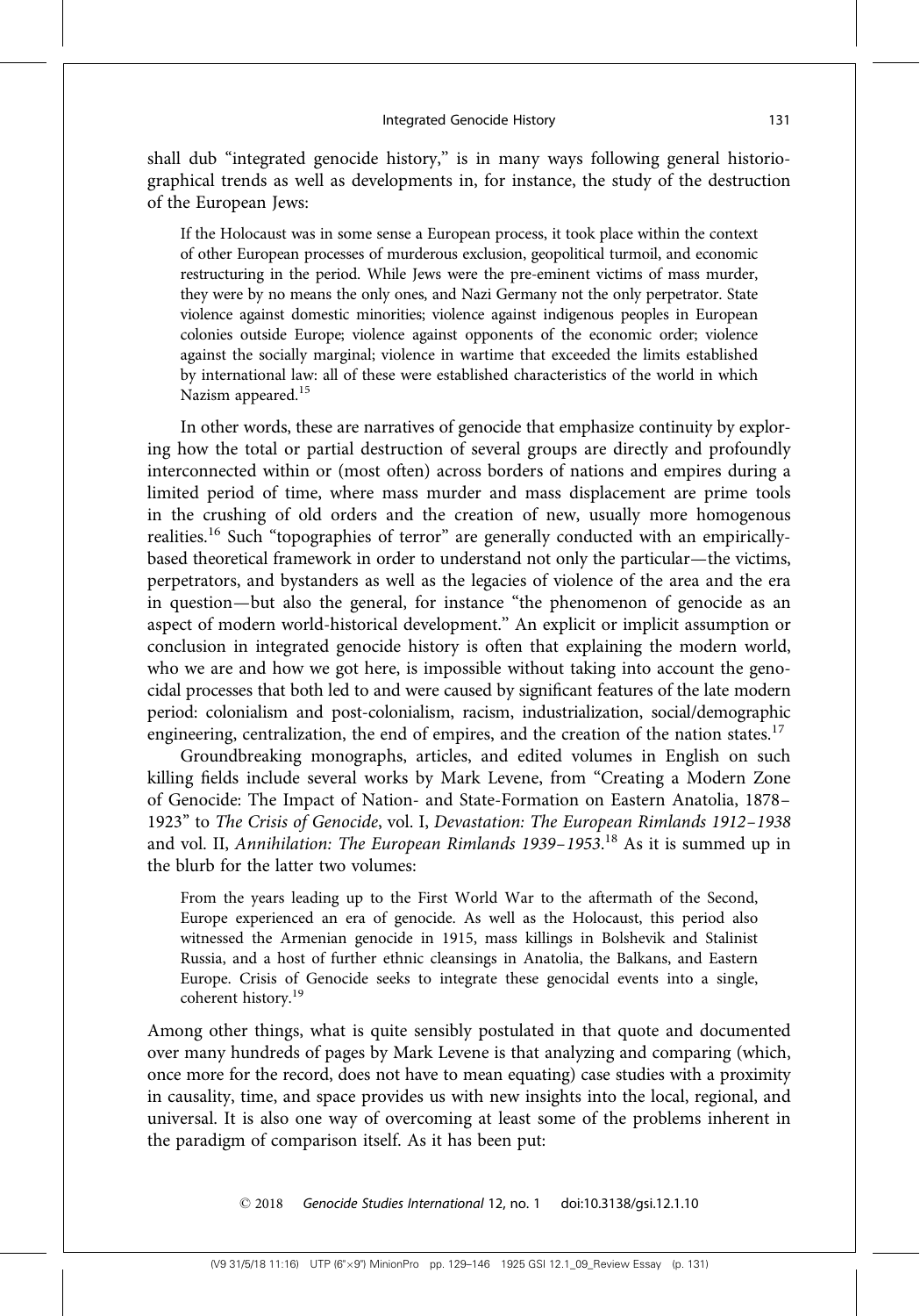it is not difficult to make sense of an individual case . . . or to draw a few rough parallels across a range of cases.... The challenge comes in trying to make sense of the diversity across cases in a way that unites similarities and differences in a single coherent framework.<sup>20</sup>

Aside from Levene, this is what Timothy Snyder famously aims at in Bloodlands: Europe Between Hitler and Stalin, integrating the story of the Holocaust into a larger framework of extreme violence by showing how instances of mass murder enabled and interacted with other instances of mass murder, fueled by rivalling Nazi and Soviet Utopian ideologies in a particular geographical zone from 1933 to 1945.<sup>21</sup> Other noteworthy examples that fit reasonably well into that mold include several volumes on Africa's great lakes region, Ugur Ümit Üngör's The Making of Modern Turkey: Nation and State in Eastern Anatolia, 1913–1950, a book that ''argues that from 1913 to 1950, the Young Turk regime subjected East Anatolia, an ethnically heterogeneous space, to various forms of nationalist population policies aimed at ethnically homogenizing the region,'' Joost Jongerden and Jelle Verheij's Social Relations in Ottoman Diyarbekir, 1870–1915, as well as the many relevant and interconnected case studies exploring killing fields in borderlands in Omer Bartov and Erik D. Weitz's Shatterzone of Empires: Coexistence and Violence in the German, Habsburg, Russian, and Ottoman Borderlands. 22

# The Review

Then there is George S. Shirinian's Genocide in the Ottoman Empire: Armenians, Assyrians, and Greeks, 1913–1923, a most recent publication following this trend of integrating directly related case studies into a larger narrative, not only to bring more attention to relatively obscure events, but also to increase understanding of more well-known events like the Armenian Genocide and the history of the late Ottoman Empire in general by providing a broader and deeper context. The Armenian Genocide has become an established field of study after more than a generation of activist struggles as well as academic achievements. By now, ''No book on the history of genocide can omit the case of the Armenians''; it is not uncommon to see sophisticated publications going beyond the ''proving genocide/countering denial''-genre; and, while euphemisms and marginalization of the subject are still bountiful, the history of the genocide itself and of the Ottoman Armenians in general is slowly starting to take its natural place in narratives of WWI, the Ottoman Empire/early modern Turkey, the Near East, and so on.<sup>23</sup> It is only during the last decade or so, though, that other groups victimized by the Young Turk and Kemalist regimes have received any attention worth noting, at least on the international academic scene.<sup>24</sup> Aside from the Ottoman Kurds—both victims and perpetrators of atrocities—there is, for instance, the case of the persecution of Jews and Arabs within the Ottoman realm.<sup>25</sup>

But the most widespread and systematic acts of violence committed during this particular time period—from the Balkan Wars (that saw, among other things, massive ethnic cleansing of Muslims) to the Greco-Turkish ''population exchange'' and the establishment of the Turkish Republic—in this particular region (roughly the area covering the Ottoman Empire) were targeting Christians, Assyrians and Greeks, and Armenians. This discrepancy has been addressed in recent conferences and parliamentary resolutions (e.g., in Sweden, Armenia, and the Netherlands), commemorative monuments in Germany, Sweden, and Australia to all Christian victims of genocide in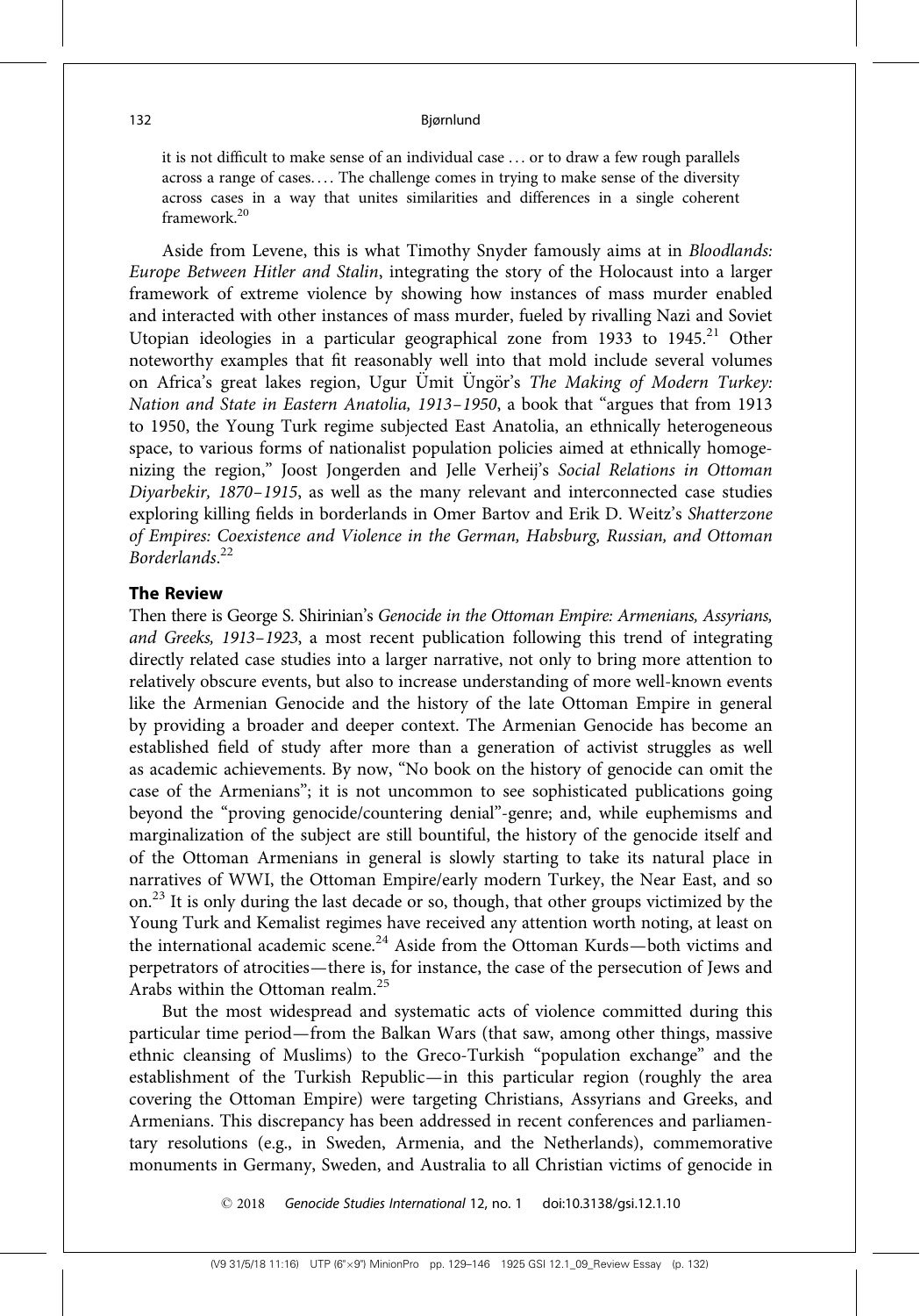the Ottoman Empire (meeting predictable resistance from the Turkish state), $^{26}$  and also as integrated genocide history to various degrees in, for instance, Michelle Tusan's Smyrna's Ashes: Humanitarianism, Genocide, and the Birth of the Middle East, a 2015 special issue of Genocide Studies International introduced by Roger W. Smith, as well as in Dominik J. Schaller and Jürgen Zimmerer's Late Ottoman Genocides: The dissolution of the Ottoman Empire and Young Turk population and extermination policies:

The Young Turks' overall aim was a demographic reorganization of the Ottoman Empire. All deportations were planned and supervised by the ''directorate for the Settlement of Tribes and Immigrants'' that belonged to the Ottoman Ministry of the Interior. A relatively small number of government administrators were thus chiefly involved in the coordination of the murder and expulsion of Armenians, Greeks, Assyrians and other minority groups. Therefore, the isolated study and emphasis of a single group's victimhood during the collapse of the Ottoman Empire fails to really understand Young Turks' motives and aims in its grand design.<sup>27</sup>

There is nothing inherently wrong with focusing on one case—for one, without such case studies, local history, microhistory, and so on, there would be little solid documentation to build on for comparative and integrative purposes. Very few scholars know all the relevant languages or have accessed all the relevant archives, but it may seem surprising that only few genocide scholars were inspired by the fact that one group of main perpetrators, the Young Turks/Committee of Union and Progress (CUP), and what can in many ways be seen as their direct successors, the Kemalists, were responsible for the attempted extermination in whole or in part of not one but three Christian groups within a short period of time in areas in or adjacent to the Ottoman Empire/Turkey which the perpetrators controlled or attempted to control. A few caveats are in order here, as such an approach has its problems and pitfalls: We obviously cannot simply lump Ottoman and Turkish Armenians, Assyrians, and Greeks into one category of ''Christians''—even the Young Turks and the Kemalists usually did not do that. Nor can we assume that the individual groups were or are even close to being homogenous—for instance, an Armenian Protestant in the Kharpert (Harput; Mamouret-ul-Aziz) province could have little in common besides ethnicity with an Armenian Apostolic from Constantinople. There are serious disputes between proponents of a ''Pontian/Pontic genocide thesis'' and a ''Greek/Hellenic genocide thesis''—some parliaments, activists, and scholars, including in the volume under review here, recognize one, some the other. There are equally serious disputes regarding what constitutes an Assyrian or Assyro/Chaldean. Is it a meaningful and precise category? Does it include Nestorians, Chaldeans, Jacobites, Arameans, Syrians (Eastern Orthodox), Syriacs, and other groups? And so on.<sup>28</sup>

But all differences and difficulties aside, there is significant overlap in motivation for the persecution of these three Christian groups (like Turkish/Muslim supremacy, nation building, alleged disloyalty, "military necessity," making room for assimilating heterogenous Muslim communities, and economy); extremely chauvinistic and Christianophobic arch perpetrators, such as physician, CUP-official, and governor Mehmed Reshid, were responsible for displacing and/or massacring members of all groups from the Ottoman Aegean coastline in the west to Diyarbekir in the east; and so on. There is thus relative proximity as well as causality, among other things, in the sense that all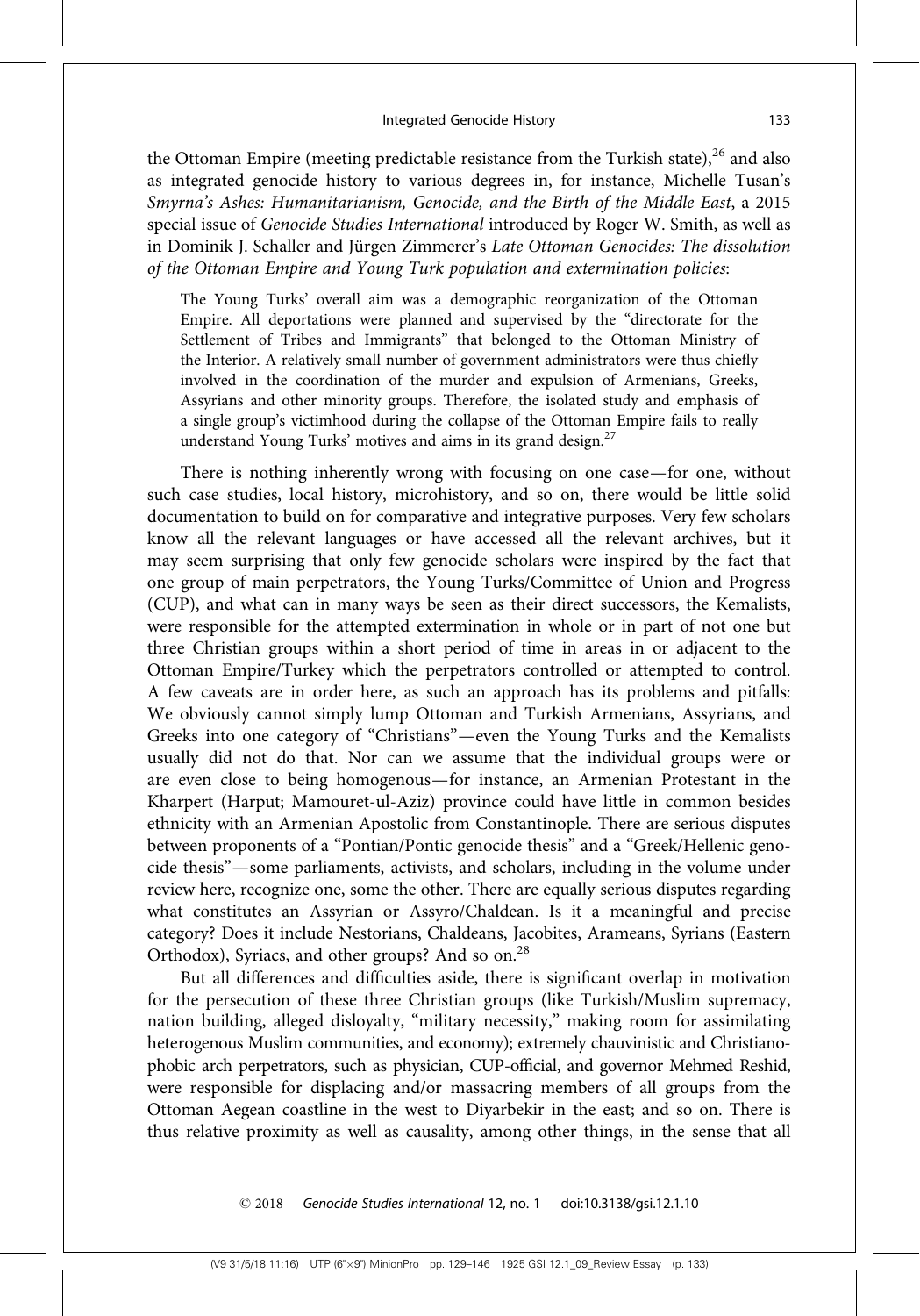three cases of genocide were largely caused by the same mindset held by many of the same people. Experiences from the early pre-WWI demographic, engineered through the persecution of one group, Ottoman Greeks (a.k.a. Rum), directly influenced and inspired the later persecution of Armenians, Greeks, and Assyrians during and after the war; while radicalization, brutalization, and impunity from warfare and from one atrocity spilled over into other atrocities.<sup>29</sup>

Whether this constitutes one or three genocides is, in my opinion, not too important (I tend to think of them as three somewhat separate, in some important ways unique, but still deeply interconnected events or series of events). What is important, though, is that whatever conclusion one reaches it can only be reached through comparison, not a priori. There have indeed been reasons for comparing the fates of Ottoman Greeks, Armenians, and Assyrians ever since WWI. As quoted by George Shirinian in his clear, concise introduction to the volume reviewed here, US ambassador at Constantinople, Henry Morgenthau, noted that, ''The Armenians are not the only subject people in Turkey which have suffered from this policy of making Turkey exclusively the country of the Turks. The story which I have told about the Armenians I could also tell with certain modifications for the Greeks and the Syrians"  $(3)$ .<sup>30</sup> Or, as an Ottoman opposition leader in exile, Ismail Hakki, wrote it in 1915, when the Armenians were the main target: ''The most horrible crimes are being committed against the Greeks and particularly the Armenians living in the Ottoman Empire."<sup>31</sup> There should be nothing controversial in recognizing this, just as there should be nothing controversial in recognizing that, say, the German Nazis singled out Jews for total annihilation, but, as part of the same mindset, they arguably also committed genocide against other groups as well according to the legal and various non-legal definitions, including the Roma/Sinti. It is, as Shirinian writes, not that complicated, at least not in principle:

The logic of approaching the genocides of the Christian minorities in the late Ottoman Empire as a whole, rather than as separate case studies, is clear. To a large extent, the experiences of these three peoples took place in the same country, during the same time period, as part of the same historical, social, economic, and political forces, involving a continuity of perpetrators with the same motive. $32$ 

The volume is divided into three parts, "Contexts," "Documentation and Eyewitness Accounts,'' and ''Legacies and Interpretations.'' The first chapter, ''The Background to the Late Ottoman Genocides,'' is also written by the editor and provides, with the other two chapters in the first part, a solid background analyzing the social, economic, and political causes of the Medz Yeghern, Seyfo/Sayfo, and Megali Katastrophi 1913–1923, a red thread making up for the lack of coherence and clear relevance of many other anthologies. Here, the rest of the contributions are situated in a broader narrative, an integrated genocide history. Shirinian describes in some detail a dysfunctional society where ''an atmosphere in which political and social disputes were addressed only with extremes of violence became the norm'' (63). In the end, he argues, this led to genocide—according to the legal as well as non-legal definitions—of the empire's Greeks, Assyrians, and Armenians, perhaps not inevitably, but not merely by chance or due to "civil insurrection and wartime exigencies" either. In a chapter on late Ottoman genocides, Shirinian ends up arguing that there was only one genocide. This is not necessarily as confusing as it may sound, since, for instance, it makes little sense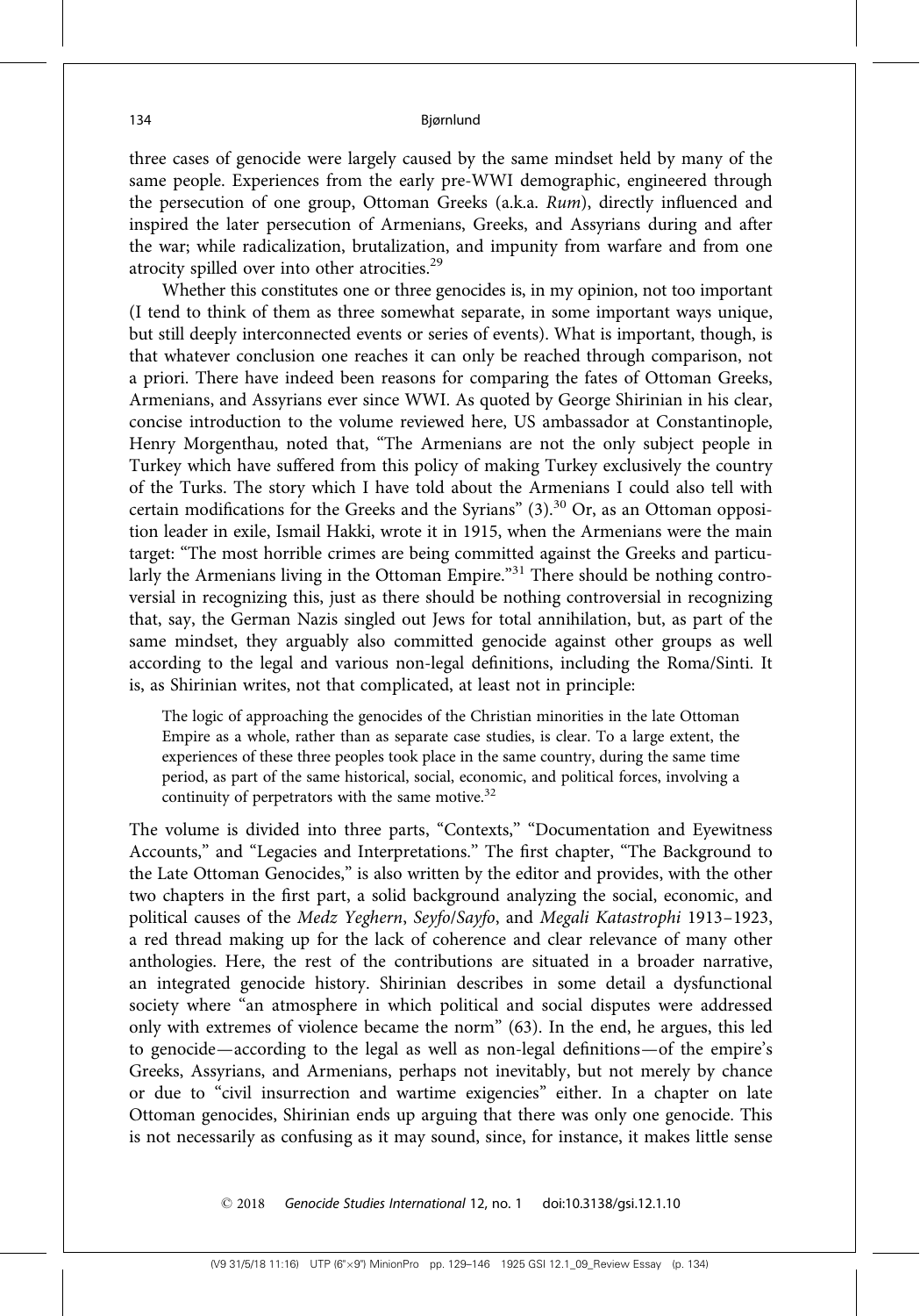to distinguish between Armenian and Assyrian victims massacred by the same perpetrators at the same time at exactly the same spot for the same reasons across the Ottoman border in Urmia, Persia/Iran, while it does at times make sense to distinguish between overall CUP and Kemalist policies against Greeks, Armenians, and Assyrians.<sup>33</sup>

The next chapter in the "Context" part, Dikran M. Kaligian's "Convulsions at the End of Empire: Thrace, Asia Minor, and the Aegean,'' covers the period from the 1908 Constitutional Revolution to the aftermath of the Balkan Wars in the Ottoman Empire. Based on many primary sources, Kaligian focuses on relations between the Armenian Revolutionary Federation (ARF) and the Young Turks/CUP, showing how enmity between those two national movements was perhaps not a natural state of affairs. Some forms of cooperation were possible, and as long as the vastly more powerful CUP was in control and actively suppressed—or merely signaled the unacceptability of—say, Kurdish violence against Christians in the east, such violence immediately diminished dramatically. This is perhaps one of the great missed opportunities in twentieth century history, because the CUP soon chose to gradually abandon the necessary structural reforms and once more accept impunity for crimes against Armenians and other persecuted groups, as in the aftermath of the 1909 Cilician massacres. That was followed by active encouragement and planning of violence, Turkification, and ethnic cleansing, such as against Ottoman Greeks in 1913–1914, where "the very tactics used, including the deployment of the Teskilat-i Mahsusa [the Special Organization, MB] the conscription of men into labor battalions, and the seizure and redistribution to Muslims of lands and businesses, resembles nothing so much as a dry run for the Genocide,'' (98) and ended in full scale genocide soon after. Other avenues of action and development were, if not likely, then certainly possible, as Kaligian shows.

The final chapter in the section, Anahit Khosroeva's "Assyrians in the Ottoman Empire and the Official Turkish Policy of Their Extermination, 1890s–1918,'' is dense, full of useful quotes and references, not only regarding the destruction of the Assyrians, but also of Armenians and Greeks, and, like some other contributions, it contains a couple of interesting illustrations (something many other academic publications would benefit from, although the illustrations in question could use a bit more contextualization. Pictures do not necessarily say more than a thousand words, but they do say something). However, it is also somewhat problematic. It generally lacks proper analysis, organization, and contextualization of all the sources. More specifically, a sentence such as ''The infamy of executing that century's first full-scale ethnic cleansing belongs to the Young Turk government'' (105) is (a), not precise, as it, for example, overlooks the genocide of the Herero-Nama, (b), somewhat bombastic—genocide is a moral issue, but outright moralistic declarations belong elsewhere, and (c), confusing, as it sows doubt whether the author actually thinks the genocide of the Assyrians began in the 1890s during the reign of sultan Abdülhamid II as stated in the title, or later when the CUP took power.

Paul R. Bartrop opens the second part of the volume with ''Considering Genocide Testimony: Three Case Studies from the Armenian, Pontic, and Assyrian Genocides.'' It is a short, straightforward, thoughtful, and informative chapter that recognizes and expands on a simple fact that should have been more widely accepted in the field of genocide studies years ago: testimonies by survivors are as useful and valid as any other sources, including diplomatic reports, if one aims at actually fully describing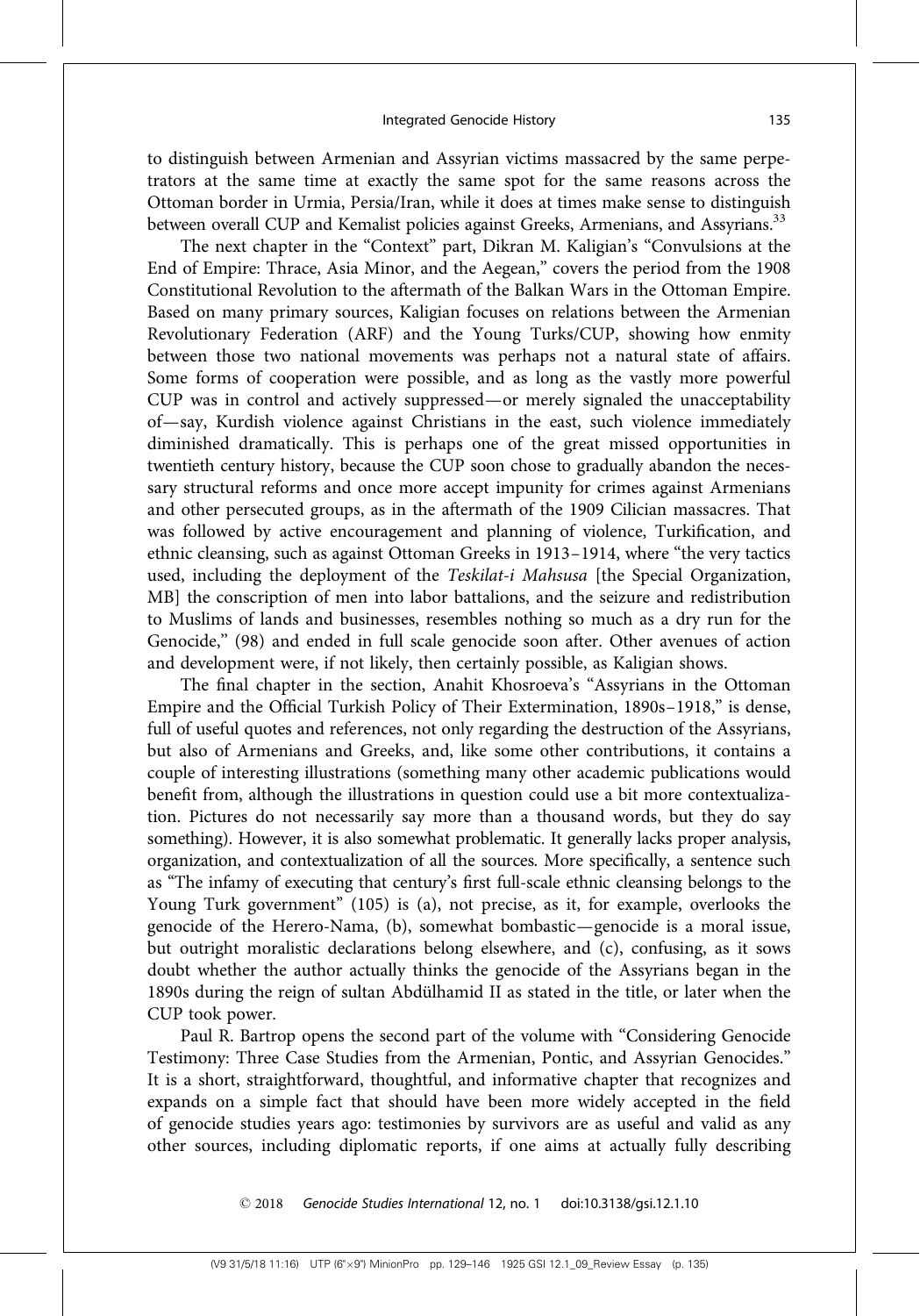and understanding the phenomenon of mass murder (for one, they often contain important, reliable information on perpetrators, bystanders, rescuers, names, and places), and they are obviously absolutely vital if one wants the perspective of the victims. Such testimonies should, of course, not be used uncritically, but the same goes for any other source. Bartrop utilizes, among other things, many relevant insights from Holocaust studies to develop a framework, "a composite picture focusing on certain themes" (146), to find commonalities between the three cases. In doing so he not only brings together the experiences of Greek, Armenian, and Assyrian victims, but also identifies universal themes of suffering and resilience during genocide.

Ellene S. Phufas, in ''Found in Translation: Eyewitness Accounts of the Massacres in Nicomedia as Reported by Greek Journalist Kostas Faltaits,'' also considers survivor testimonies collected by a seasoned Greek nationalist reporter and proponent of Enosis and the Megali Idea (the irredentist idea of a Greater Greece) embedded with the Hellenic army in Nicomedia (Izmit) during the Greco-Turkish War in 1921. The author has translated Constantine (Kostas) Faltaits' testimonies, that were published in Greek in 1921 and English in 2016, and in her contribution she elaborates on how to do justice as a translator to such a subject removed in time, place, and cultural milieu the need for historical research, contextualization, considerations of style, and so on. The brief, but interesting chapter ends with a small sample of testimonies of the destruction of Greeks and Armenians in the area, a destruction that will (or should) always humble translators, historians, and eyewitnesses alike. As Faltaits laconically put it himself in 1921: "... I will attempt to provide here a somewhat watered-down representation of the catastrophe'' (223).

In ''The Assyrian Issue 1914–35: Australian Documents and Press,'' Stavros T. Stavridis uses Australian archival and newspaper sources to explore the Assyrian experience, from the treatment of Ottoman Assyrians (and Greeks, Armenians, Turks and Germans) in Australia as enemy aliens, which could initially result in internment over attempts at creating an independent or autonomous national home for the Assyrians after WWI, to the turmoil around the time of the creation of an independent Iraq that led, among other things, to the 1933 Simele Massacre of Assyrians, another round of displacements, and aborted plans of large-scale resettlement in Brazil and Australia (they were either too numerous or too ''Asian''). Such resettlement schemes had been proposed earlier (e.g., for Armenian genocide survivors in Brazil, Greek Macedonia, and Soviet Armenia), though usually with little international backing or success. $34$ Then as now, upheaval in Iraq—including the genocidal reign of the Islamic State there and in neighboring Syria—has led to strained relations between ethno-religious groups, leading once more to calls for Assyrian autonomy.<sup>35</sup>

Robert Shenk's chapter, "Ethnic Cleansing, American Women, and the Admiral: Deep in Anatolia During the Turkish Nationalist Revolution,'' weaves eyewitness testimonies by American missionaries, Near East Relief workers, and others in Turkey in the aftermath of WWI into a detailed description of a latter phase of the destruction of the disintegrating empire's remaining Armenians and Greeks, often survivors of earlier massacres and death marches who were now being hunted down, forcibly assimilated, or expelled. Besides being based on extensive research, the chapter is unusually well written, perhaps a testimony to the author's background as, among other things, a professor of English. Whatever the reason, it is, on a literary level, a joy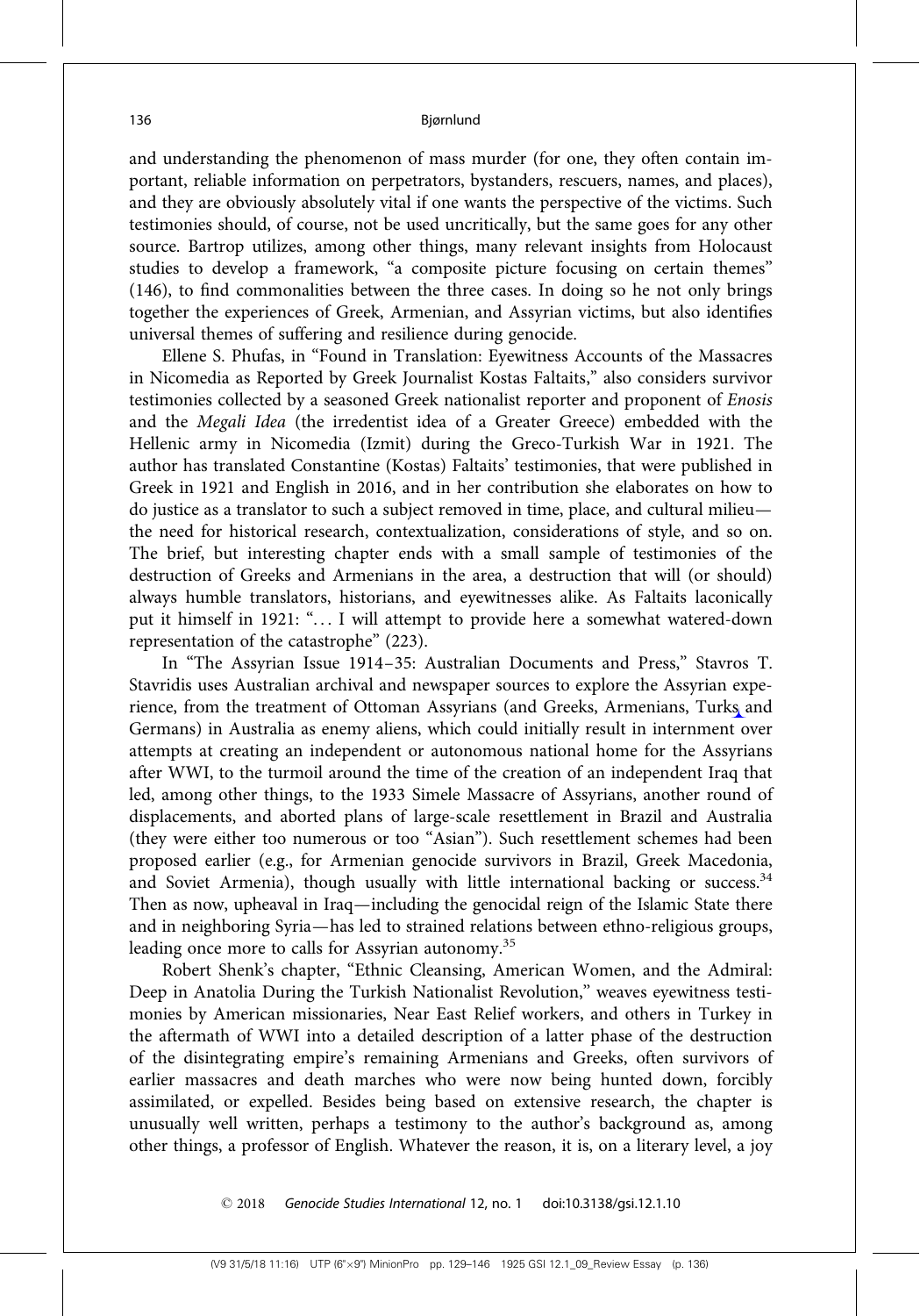to read this solid scholarly account about a group of Americans, women in particular, who risked their own lives to save lives in places such as Hadjin, Sivas, and Kharpert.

The chapter by Tehmine Martoyan, "The Destruction of Smyrna in 1922: An Armenian and Greek Shared Tragedy," is a contribution, however, that leaves something to be desired. Similarities between the Greek and Armenian experiences in Smyrna are rightfully emphasized, but large parts consist of strings of quotes with little analysis, and, aside from a number of sources in Armenian that are used too little (one of which is an interesting testimony by Ghevond Duryan, Armenian bishop at Smyrna), those quotes are from publications that are rather well-known among scholars. Not much is added to the existing literature on the subject in what ends up as an indictment rather than a scholarly text. But hopefully Martoyan will make more of those Armenian sources on Smyrna 1922 available to a larger audience in another publication—the potential is there.

Steven Leonard Jacobs begins the third part of the volume, ''Legacies and Interpretations,'' with the chapter ''Lemkin on Three Genocides: Comparing His Writings on the Armenian, Assyrian, and Greek Genocides.'' Here, Lemkin's background and significance are briefly sketched alongside an outline of his ambitious unfinished work on the history of genocide from antiquity over the Middle Ages to modern times, a history which to Lemkin naturally included the genocide of the Ottoman Armenians, Greeks, and Assyrians (but also, at least according to a list of planned chapters, genocide by the Greeks against the Turks). Jacobs elaborates on Lemkin's dynamic, empirically based concept of genocide<sup>36</sup> that

... does not necessarily mean the immediate destruction of a nation, except when accomplished by mass killings of all members of a nation. It is intended rather to signify a coordinated plan of different actions aiming at the destruction of essential foundations of life of national groups, with the aim of annihilating the groups themselves. (257)

Jacobs concludes with a number of points derived from Lemkin's work, among them one that could easily also be a credo for integrated genocide history: ''The foundation of good—nay, excellent—scholarly work in the humanities is the linking of two seemingly discrete phenomena—in this case three genocidally linked victim populations and the drawing of conclusions as to their similarities and dissimilarities and/or theorizing that examination  $\ldots$ " (268).

George Vardanyan's short chapter ''The Greek Genocide in the Ottoman Empire: Parallels with the Armenian Genocide'' basically does what it promises to do: finding parallels (but also differences) between the Armenian and the Greek case, which he does on the practical level with the execution of the genocide, as well as the conceptual level with the overall Turkification process. The introduction, ''The Greek Population in the Ottoman Empire,'' deals with subjects that are largely covered in Shirinian's contributions, but some repetition is bound to happen in a volume of this nature. It is a useful overview based on solid scholarship, but once again a surprising angle; a bit more original or lesser-known source material would have improved the quality— Vardanyan knows Armenian, Russian, and Greek (among other languages), this could be used more.

Thea Halo, "The Genocide of the Ottoman Greeks, 1913-23: Myths and Facts," once more covers ground that by now, Chapter 11, is mostly rather well known if one is reading the volume from one end to the other or is familiar with the subject in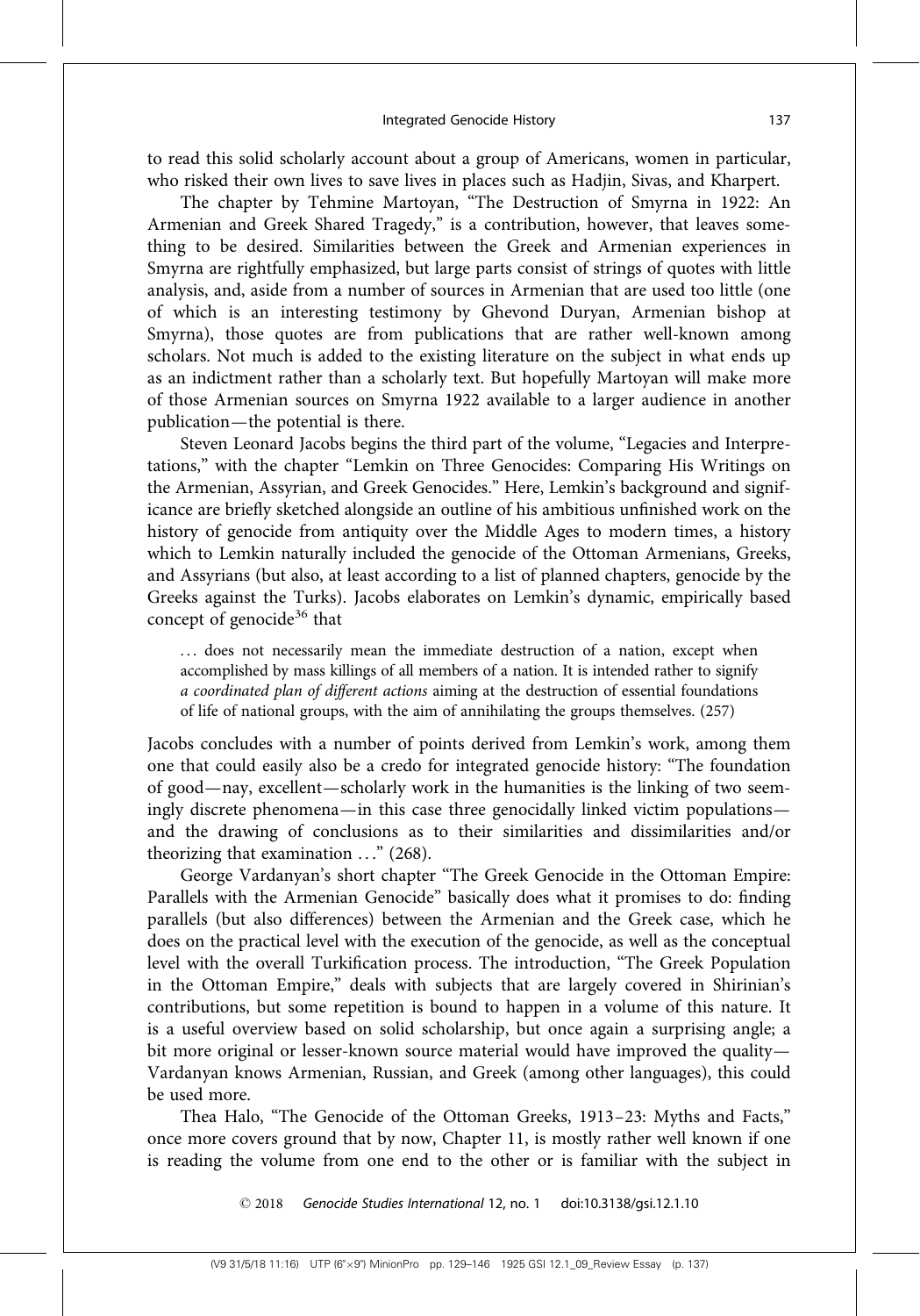general. Some myths are confronted, but overall the editor could have asked Halo to focus on, say, Greek archival sources, post-genocidal survival, or the struggle for genocide recognition, all of which the author would certainly be competent to deal with. George Kouta's chapter, '''Redeeming the Unredeemed': The Anglo-Hellenic League's Campaign for the Greeks in Asia Minor,'' is a far more narrow and critical study that focuses on understudied aspects of Diasporic Greek reactions to the early phase of the persecution of Ottoman Greeks, 1912–1914. The context (e.g., competing, but hardly equally powerful or influential Greek and Turkish nationalisms) is laid out before the author turns to a detailed description of the interplay between reports of ethnic cleansing of Greeks and the reactions of the Anglo-Hellenic League lobby organization in London, where the "examination of the publications of the League concerning the events on the Anatolian coast reveals the direct link that exists between the development of Ottoman economic nationalism and the ideology of pan-Turkism with the systematic persecution of Greeks in the area'' (342). It is a nerdy (always a compliment), well-written, and thoroughly well researched piece that deserves to be integrated fully into larger narratives of the region and time.

In "Genocide by Deportation into Poverty: Western Diplomats on Ottoman Christian Killings and Expulsions, 1914–1924,'' Hannibal Travis provides insight into the common genocidal process of ''deportation'' (often a euphemism for death marches) as a substitute for outright massacre, as it ought to inform the conceptualization and understanding of the term "genocide," rather than its denial. He weighs in on a functionalist/intentionalist debate concerning the late Ottoman genocide(s) and finds, among other things, that ''the definition of genocide has always extended to efforts, such as those by the Ottomans, to irreparably damage, displace, and destroy the national pattern in an area by selective killings'' (359). The recent conviction at the ICTY of Ratko Mladić for genocide, war crimes, and crimes against humanity would seem to confirm that view from a legal perspective.<sup>37</sup> Travis reiterates, in my opinion rightly so, that a sophisticated, empirically-based, as well as both broad and precise understanding of genocide requires that we see it as a result of a process—of Utopian transformation, of violent social engineering, and so on. Such a process can take many forms and will rarely run like clockwork, even when there is a more or less coherent ideology, a more or less detailed, pre-meditated plan, and a more or less clear command structure behind it. Citing a number of legal and historical precedents, Travis concludes in his substantial contribution to the volume that the concept of ''genocidal intent'' should not be seen as narrow or rigid. It can be found, for example, in the strains of extremist ideology.<sup>38</sup>

The final chapter, Suren Manukyan's ''The Socio-Psychological Dimension of the Armenian Genocide,'' is by no means marginal. It is an ambitious attempt at explaining the broad level of participation in the Armenian Genocide by ''ordinary people,'' who were "not natural-born killers, but were socialized to mass murder through a variety of mechanisms'' (418). The contribution could have benefitted from, for example, incorporating more sources on those "ordinary Ottoman people" and more recent criticism of Hannah Arendt's ''banality of evil''-thesis, but all in all it is an original, nicely structured conceptual chapter on the group endeavor that is genocide, and thus very useful for comparative purposes.<sup>39</sup>

In conclusion, Genocide in the Ottoman Empire: Armenians, Assyrians, and Greeks 1913–1923 is an above-average anthology. It has the good, the bad, and the so-so, but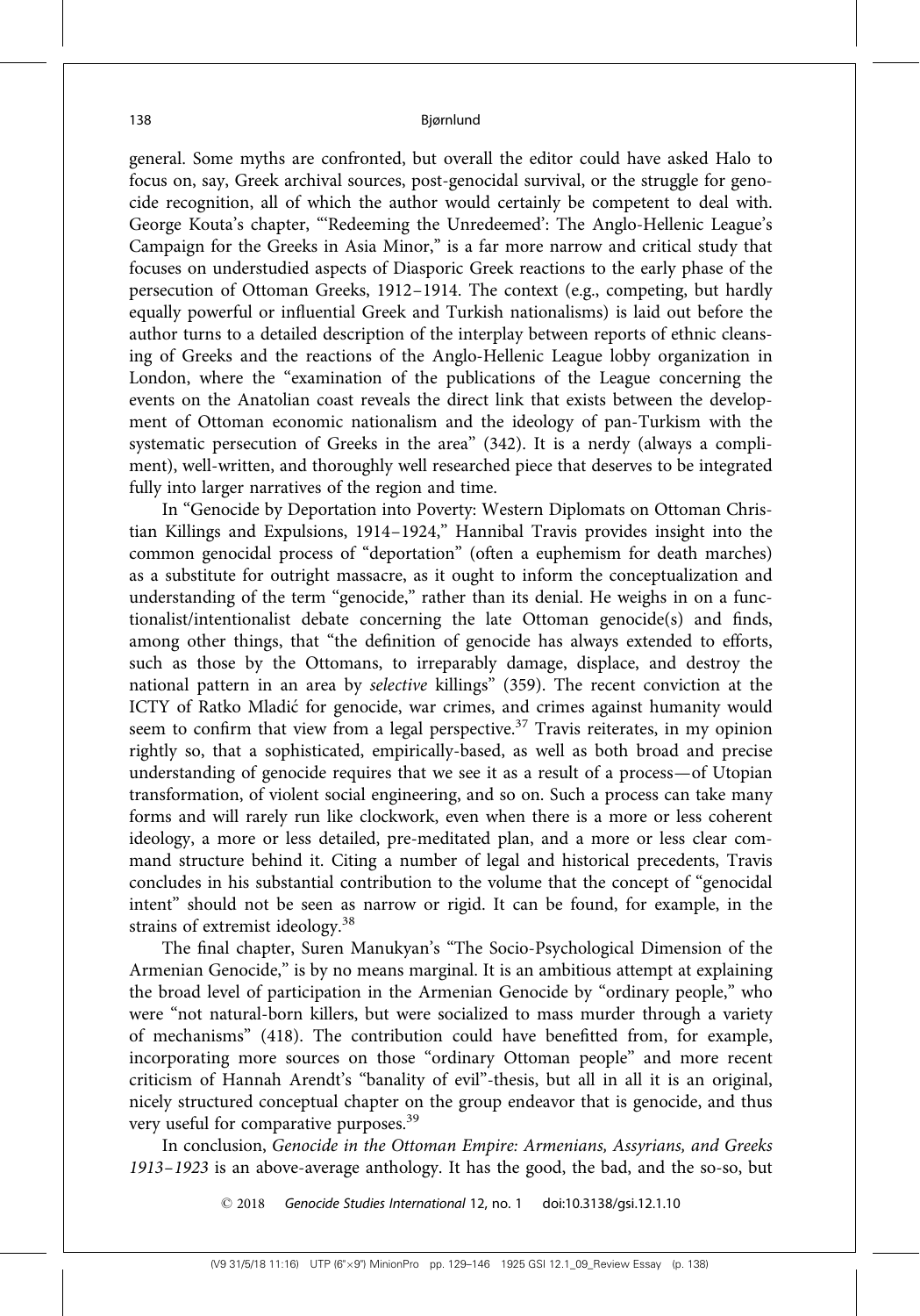overall this integrated genocide history is a valuable addition to the growing field of genocide studies, where cases start to mingle and enter the mainstream, stimulating us to ask larger questions in dense descriptions of regions as they erupt in violence, to paraphrase Charles Joyner.<sup>40</sup>

# **Notes**

- 1. Michael Freeman, quoted in Alex Alvarez, Governments, Citizens, and Genocide: A Comparative and Interdisciplinary Approach (Bloomington & Indianapolis: Indiana UP, 2001), 1. See also, for example, Scott Strauss, "Political Science and Genocide," in The Oxford Handbook of Genocide Studies, ed. Donald Bloxham and A. Dirk Moses (Oxford and New York: Oxford UP, 2010); Henry C. Theriault, "Against the Grain: Critical Reflections on the State and Future of Genocide Scholarship," Genocide Studies & Prevention 7,2 (2012): 123-144; Alexander Laban Hilton, "Critical Genocide Studies," Genocide Studies  $\&$  Prevention 7,1 (2012): 4: "Over the last two decades, the interdisciplinary field of genocide studies has dramatically expanded and matured. No longer in the shadow of Holocaust studies, it is now the primary subject of journals, textbooks, encyclopedias, readers, handbooks, special journal issues, bibliographies, workshops, seminars, conference, Web sites, research centers, government agencies, non-governmental organizations, international organizations, and a unit at the United Nations. If not yet fully theorized, the discipline is characterized by a number of debates and approaches. As the outlines of the field emerge more clearly, the time is right to engage in critical reflections about the state of the field, or what might be called critical genocide studies.'' General note: A big thanks to Roger W. Smith and Svante Lundgren for useful comments on the first draft of this essay. All websites cited below were accessed 23 January 2018.
- 2. Matthias Bjørnlund, '''The Big Death': Finding Precise Terminology for the Murder of the Armenian People," The Armenian Mirror-Spectator 85,40, issue 4 (2015), 13; Marius Dahlsgaard, "Inga Nalbandian: Den Store Jammer,'' Morsø Folkeblad, 29 March 1917, 1; Kristeligt Dagblad, 29 March 1922; Sergey Sayapin, "Raphael Lemkin: A Tribute," European Journal of International Law 20,4 (2009): 1157-1162; Caroline Fournet, The Crime of Destruction and the Crime of Genocide: Their Impact on Collective Memory (New York and London: Routledge, 2016), 3; Tessa Hofmann, ''Genoktonia en roi—Cumulative Genocide: The Massacres and Deportations of the Greek Population of the Ottoman Empire (1912-1923)," in The Genocide of the Ottoman Greeks. Studies on the State-Sponsored Campaign of Extermination of the Christians of Asia Minor (1912–1922) and Its Aftermath: History, Law, Memory, ed. Tessa Hofmann, Matthias Bjørnlund, Vasileios Meichanetsidis (New York & Athens: Aristide D. Caratzas 2011), 39– 111; Jeremy Sarkin, Colonial Genocide and Reparations Claims in the 21st Century: The Socio-Legal Context of Claims under International Law by the Herero against Germany for Genocide in Namibia, 1904–1908 (Santa Barbara: ABC-CLIO, 2008), 109; Vahagn Avedian, ''Knowledge and Acknowledgment: The Politics of Memory of the Armenian Genocide'' (PhD diss., Lund University, 2017), 105ff.
- 3. See below and Douglas Irvin-Erickson, Raphael Lemkin and the Concept of Genocide, (Pennsylvania: U of Pennsylvania P 2017), 27 and passim; Peter Balakian, ''Raphael Lemkin, Cultural Destruction, and the Armenian Genocide," Holocaust & Genocide Studies 27,1 (2013): 57-89; Dominik J. Schaller and Jürgen Zimmerer, eds., The Origins of Genocide: Raphael Lemkin as a Historian of Mass Violence (New York and London: Routledge, 2013).
- 4. See, for example, Matthias Bjørnlund, Eric Markusen, Martin Mennecke, "¿Qué es el genocidio? En la búsqueda de un denominador común entre definiciones jurídicas y no jurídicas," in Genocidio. La administración de la muerte en la modernidad, ed. Daniel Feierstein (Buenos Aires: Eduntref 2005), 17–48.
- 5. Maureen S. Hiebert, ''Questioning Boundaries. What's old and what's new in comparative genocide theory," in Genocide Matters: Ongoing issues and emerging perspectives, ed. Joyce Apsel and Ernesto Verdeja (New York and London: Routledge 2013), 16. Pre-1980s examples of scholars studying genocide, comparative and otherwise, include Leo Kuper, Vahakn N. Dadrian, Helen Fein, Barbara Harff, Roger W. Smith, Richard G. Hovannisian, Yves Ternon, and others mentioned in Samuel Totten and Steven Leonard Jacobs, eds., Pioneers of Genocide Studies (New Brunswick and London: Transaction Publishers 2002).
- 6. See, for example, Max Fisher, ''Rohingya of Myanmar Learn That 'Never Again' Doesn't Always Apply,'' New York Times, 13 November 2017; Alan Dowd, "From 'Never Again' to 'Never Mind'," Providence Magazine, 7 March 2016; Alexandra Tompson, ''After The Rwandan Genocide The UN Promised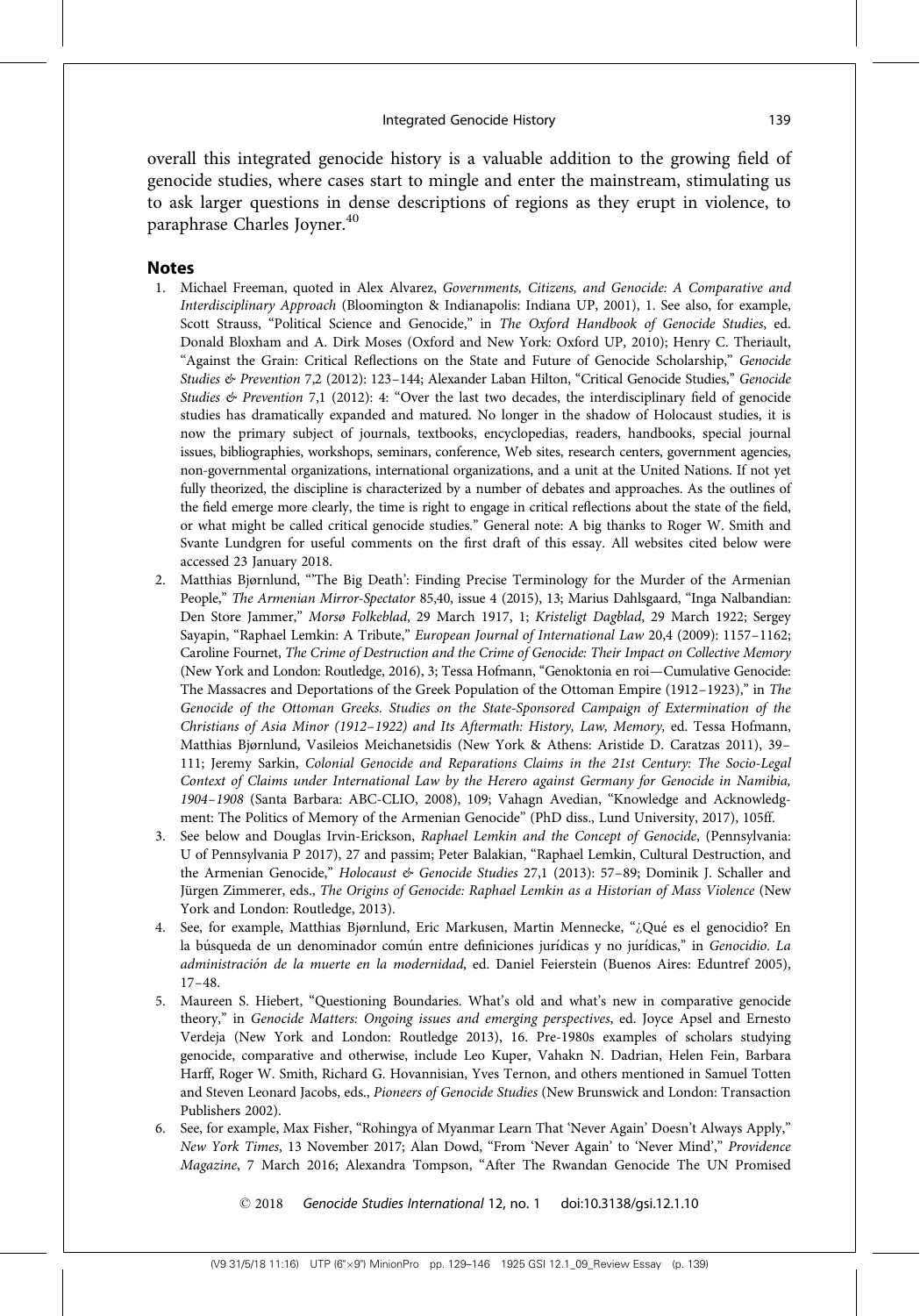'Never Again'—Now It's Time For Them To Take Action Against ISIS,'' Forbes, 20 April 2017; Eitan Arom, ''The forgotten genocide: While Yazidis struggle for existence, the world does little to help,'' Jewish News, 9 February 2017; Tom Holland, "Don't forget the Yazidis: To avoid the next genocide, remember the last," The Spectator, 12 August 2017; Nina Shea, "For Christians and Yazidis Fleeing Genocide, the Obama Administration Has No Room at the Inn,'' National Review, 22 September 2015; Ewelina U. Ochab, "What Was Meant To Be 'Never Again' Happens Again And Again," Forbes, 6 December 2017; Hamza Siddiq, ''The Iraq intervention ensued and we said 'never again'—yet here we are, silent, when it comes to intervention in Myanmar and Yemen," The Express Tribune, 21 November 2017; Fazil Moradi & Kjell Anderson, "The Islamic State's Êzîdî Genocide in Iraq: The Sinjār Operations," Genocide Studies International 10,2 (2016): 139-182; Salman Rushdie et al., "The Rohingya are facing genocide. We cannot be bystanders," The Guardian, 10 November 2017; Simon Adams, "Ratko Mladić, International Justice and the Bones of the Rohingya," Huffington Post, 24 November 2017; Dominic Waghorn, ''Rohingya crisis is 'very deliberate genocide', former UN general Romeo Dallaire says," Sky News, 13 December 2017. For a recent analysis of what it takes for, to paraphrase the article abstract, 'U.S. presidents to change policy to respond with increased intensity to mass killings of civilians in other countries,' see Amanda J. Rothschild, ''Rousing a Response: When the United States Changes Policy toward Mass Killing," International Security 42,2 (2017): 120-154.

- 7. Bjørnlund et al., "¿Qué es el genocidio?"; Martin Shaw, *What is Genocide?* (Indianapolis: John Wiley & Sons, 2015); Josef Joffe, "Can the Holocaust be Explained?" The Wall Street Journal, 14 April 2017; On truth and genocide/truth in general, see, for example, the various discussions in Alexander Laban Hilton and Kevin Lewis O'Neill, eds., Genocide: Truth, Memory, and Representation (Durham: Duke UP, 2009); Maria Baghramian, Relativism (New York and London: Routledge, 2004), 92-93; Felipe Fernández-Armesto, Truth: A History and a Guide for the Perplexed (New York: Thomas Donne Books/St. Martin's Press, 1997), 221. In the final analysis there is truth—meaning that some explanations are more wellbased and probable than others—'including in the mass graves,' to paraphrase Erazmo, a survivor of the Guatemalan genocide: Victoria Sanford, ''What is an Anthropology of Genocide?'' in Hinton and O'Neill, (Durham and London: Duke UP, 2009), 41. The Herodotus quote is found in Andrew Silke, ed., Research on Terrorism: Trends, Achievements and Failures (London and Portland: Frank Cass, 2004), 1.
- 8. See, for example, the large number of publications on the Holocaust such as Doris L. Bergen, The Holocaust: A Concise History (New York: Rowman & Littlefield Publishers, 2009); Raymond Kévorkian, The Armenian Genocide: A Complete History (London and New York: I.B. Tauris, 2011); Paul R. Bartrop, ed., Bosnian Genocide: The Essential Reference Guide (Santa Barbara: ABC-CLIO, 2016); A. Dirk Moses, ed., Genocide and Settler Society: Frontier Violence and Stolen Indigenous Children in Australian History (New York and Oxford: Berghahn Books, 2004); Wolfgang Gust, The Armenian Genocide: Evidence from the German Foreign Office Archives (New York and Oxford: Berghahn Books, 2014).
- 9. See, for example, Israel W. Charny, ed., Encyclopedia of Genocide, vol. I-II (Santa Barbara: ABC-CLIO, 1999); Donald Bloxham and A. Dirk Moses, The Oxford Handbook of Genocide Studies (Oxford and New York: Oxford UP, 2010); Ben Kiernan, Blood and Soil: A World History of Genocide and Extermination from Sparta to Darfur (New Haven and London: Yale UP, 2008); Kurt Jonassohn and Karen Solveig Björnson, Genocide and Gross Human Rights Violations in Comparative Perspective (New Brunswick and London: Transaction Publishers, 1998); Dinah L. Shelton, ed., Encyclopedia of Genocide and Crimes Against Humanity (Detroit and New York: Thomson Gale, 2005); Robert Gellately and Ben Kiernan, eds., The Specter of Genocide: Mass Murder in Historical Perspective (Cambridge: Cambridge UP, 2003); Rudolph J. Rummel, Statistics of Democide: Genocide and Mass Murder Since 1900 (Münster: LIT Verlag, 1998); Adam Jones, Genocide: A Comprehensive Introduction (New York and London: Routledge, 2006); Daniel Jonah Goldhagen, Worse Than War: Genocide, Eliminationism, and the Ongoing Assault on Humanity (New York: PublicAffairs 2009).
- 10. See, for example, Amy E. Randall, ed., Genocide and Gender in the Twentieth Century: A Comparative Survey (London and New York: Bloomsbury Publishing, 2015); Elisabeth Hope Murray, Disrupting Pathways to Genocide: The Process of Ideological Radicalization (New York: Palgrave Macmillan, 2015); JoAnn DiGeorgio-Lutz and Donna Gosbee, Women and Genocide: Gendered Experiences of Violence, Survival, and Resistance (Toronto: Women's Press, 2016); Paul Behrens, Nicholas Terry, Olaf Jensen, eds., Holocaust and Genocide Denial: A Contextual Perspective (New York and London: Routledge, 2017); Kjell Anderson, A Criminology of Genocide: Killing Without Consequence (Oxford and New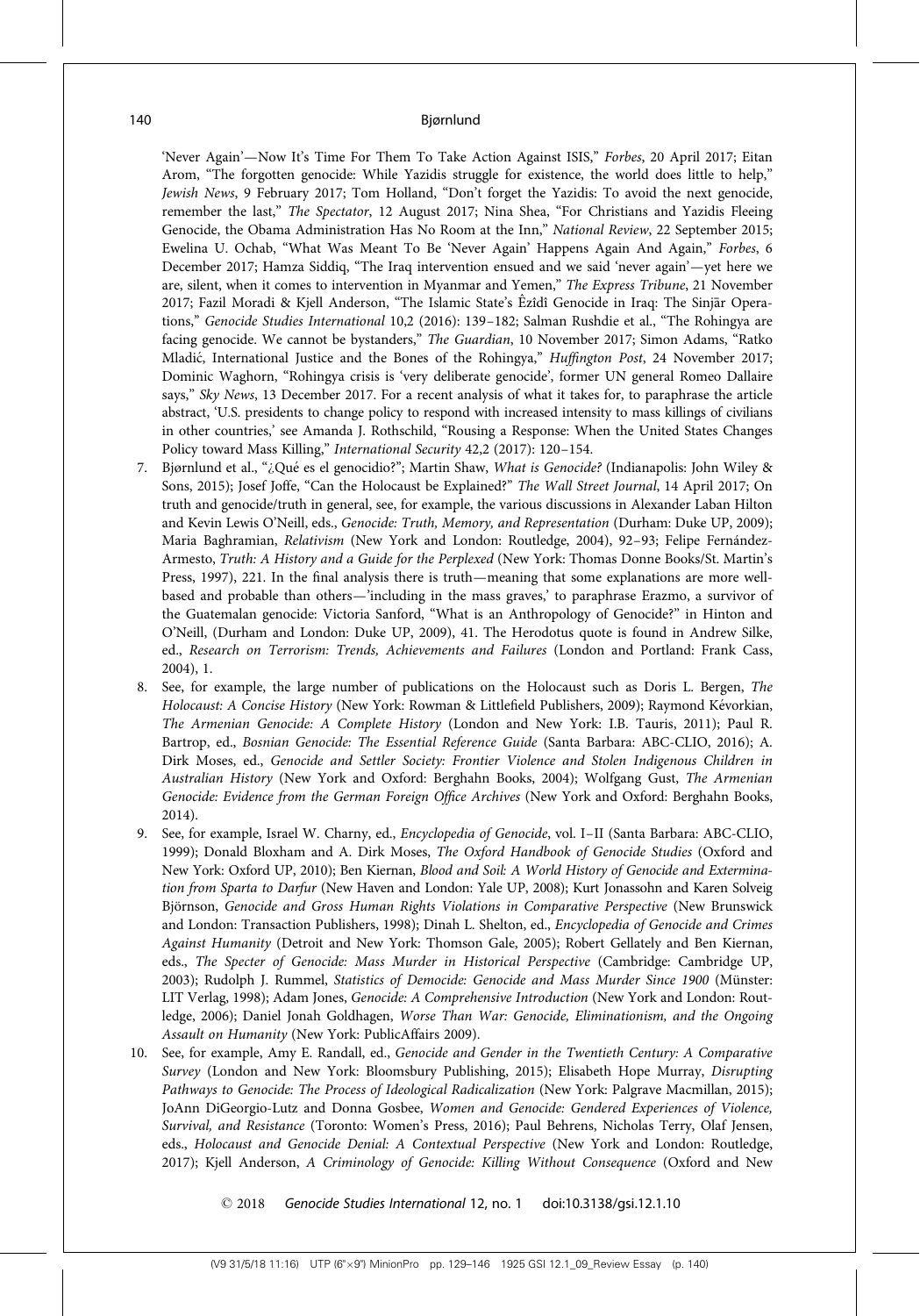York: Taylor & Francis, 2018); Jacques Sémelin, Claire Andrieu, and Sarah Gensburger, eds., Resisting Genocide: The Multiple Forms of Rescue (Oxford and New York: Oxford UP, 2014); Simone Gigliotti, ed., The Memorialization of Genocide (New York and London: Routledge, 2015); Herbert Hirsch, Genocide and the Politics of Memory: Studying Death to Preserve Life (The U of North Carolina P, 1995); Samuel Totten, Henry Theriault, and Elisa von Joeden-Forgey, eds., Controversies in the Field of Genocide Studies (New York and London: Routledge, 2017); Levon Chorbajian and George Shirinian, eds., Studies in Comparative Genocide (New York: Palgrave Macmillan, 1999); Omer Bartov and Phyllis Mack, eds., In God's Name: Genocide and Religion in the Twentieth Century (New York and Oxford: Berghahn Books, 2001); Kara Critchell et al., ''Editors' Introduction,'' Journal of Perpetrator Research 1,1 (2017), 1-27.

- 11. See, for example, Hannibal Travis, Genocide in the Middle East: The Ottoman Empire, Iraq, and Sudan (North Carolina: Carolina Academic Press, 2010); Deborah Mayersen and Annie Pohlman, eds., Genocide and Mass Atrocities in Asia: Legacies and Prevention (New York and London: Routledge, 2013); Marcia Esparza, Henry R. Huttenbach, and Daniel Feierstein, eds., State Violence and Genocide in Latin America: The Cold War Years (New York and London: Routledge, 2009); Norman M. Naimark, Fires of Hatred: Ethnic Cleansing in Twentieth-Century Europe (Cambridge and London: Harvard UP, 2001).
- 12. Examples include Benjamin Madley, ''From Africa to Auschwitz: How German South West Africa Incubated Ideas and Methods Adopted and Developed by the Nazis in Eastern Europe," European History Quarterly 35,3 (2005): 429-464; François Haas, "German science and black racism—roots of the Nazi Holocaust,'' The FASEB Journal 22,2 (2008): 332–337; Vahakn N. Dadrian, The History of the Armenian Genocide: Ethnic Conflict from the Balkans to Anatolia to the Caucasus (New York and Oxford: Berghahn Books, 2004), 114ff, ''The Inauguration of a Proto-Genocidal Policy''); Isabel V. Hull, Absolute Destruction: Military Culture and the Practices of War in Imperial Germany (Ithaca, New York: Cornell UP, 2005); Fatma Müge Göcek, Denial of Violence: Ottoman Past, Turkish Present, and Collective Violence Against the Armenians, 1789–2009 (Oxford and New York: Oxford UP, 2015); Elizabeth R. Baer, The Genocidal Gaze: From German Southwest Africa to the Third Reich (Detroit: Wayne State UP, 2017); Bryan Glyn Williams, The Crimean Tatars: From Soviet Genocide to Putin's Conquest (Oxford and New York: Oxford UP, 2015); Volker Langbehn & Mohammad Salama, eds., German Colonialism: Race, the Holocaust, and Postwar Germany (New York: Columbia UP, 2011); Mark Biondich, The Balkans: Revolution, War, and Political Violence since 1878 (Oxford and New York: Oxford UP, 2011), and other volumes in the ''Zones of Violence'' series.
- 13. See, for example, Susan E. Cook, ed., Genocide in Cambodia and Rwanda: New Perspectives (New York and London: Routledge, 2017); Edward Kissi, Revolution and Genocide in Ethiopia and Cambodia (Lanham: Lexington Books, 2006); Robert Melson, Revolution and Genocide: On the Origins of the Armenian Genocide and the Holocaust (Chicago: U of Chicago P, 1992); Deborah Mayersen, On the Path to Genocide: Armenia and Rwanda Reexamined (New York and London: Berghahn Books, 2014); Maud Mandel, In the Aftermath of Genocide: Armenians and Jews in Twentieth-Century France (Durham and London: Duke UP, 2003). For a passionate, part timely, part shallow critique of comparative genocide studies, see Anton Weiss-Wendt, "Problems in Comparative Genocide Studies," in The Historiography of Genocide, ed. Dan Stone (New York: Palgrave Macmillan, 2008), 42–70.
- 14. Stefan Ihrig, Atatürk in the Nazi Imagination (Cambridge and London: Harvard UP, 2014); Stefan Ihrig, Justifying Genocide: Germany and the Armenians from Bismarck to Hitler (Cambridge and London: Harvard UP, 2016).
- 15. Donald Bloxham, The Final Solution: A Genocide (Oxford and New York: Oxford UP, 2009), 2. Integrated genocide history, I would argue, is explicitly or implicitly influenced by/incorporate (elements of), for example, subaltern studies, "transnational history," "connected histories," or "shared histories," the latter having "taken its cue from people studying the connections between the history of separate ethnic groups." All terms are used by scholars sharing "a similar interest in what moves between and across polities and societies'' (Akira Iriye and Pierre-Yves Saunier, eds., The Palgrave Dictionary of Transnational History: From the Mid-19th Century to the Present Day (New York: Palgrave Macmillan, 2009), xviii). Whether we need such new terms and approaches, though, including histoire croisée (entangled history), ''transfer history,'' and so on for the purposes of writing integrated genocide history, or if we can by and large rely on good old comparative history is an open question. Heinz-Gerhardt Haupt and Jürgen Kocka, "Comparative History: Methods, Aims, Problems," in Comparison and History: Europe in Cross-National Perspective, ed. Deborah Cohen and Maureen O'Connor (New York and London: Routledge, 2004), 32, make a good case for the latter position: ''Exponents of transfer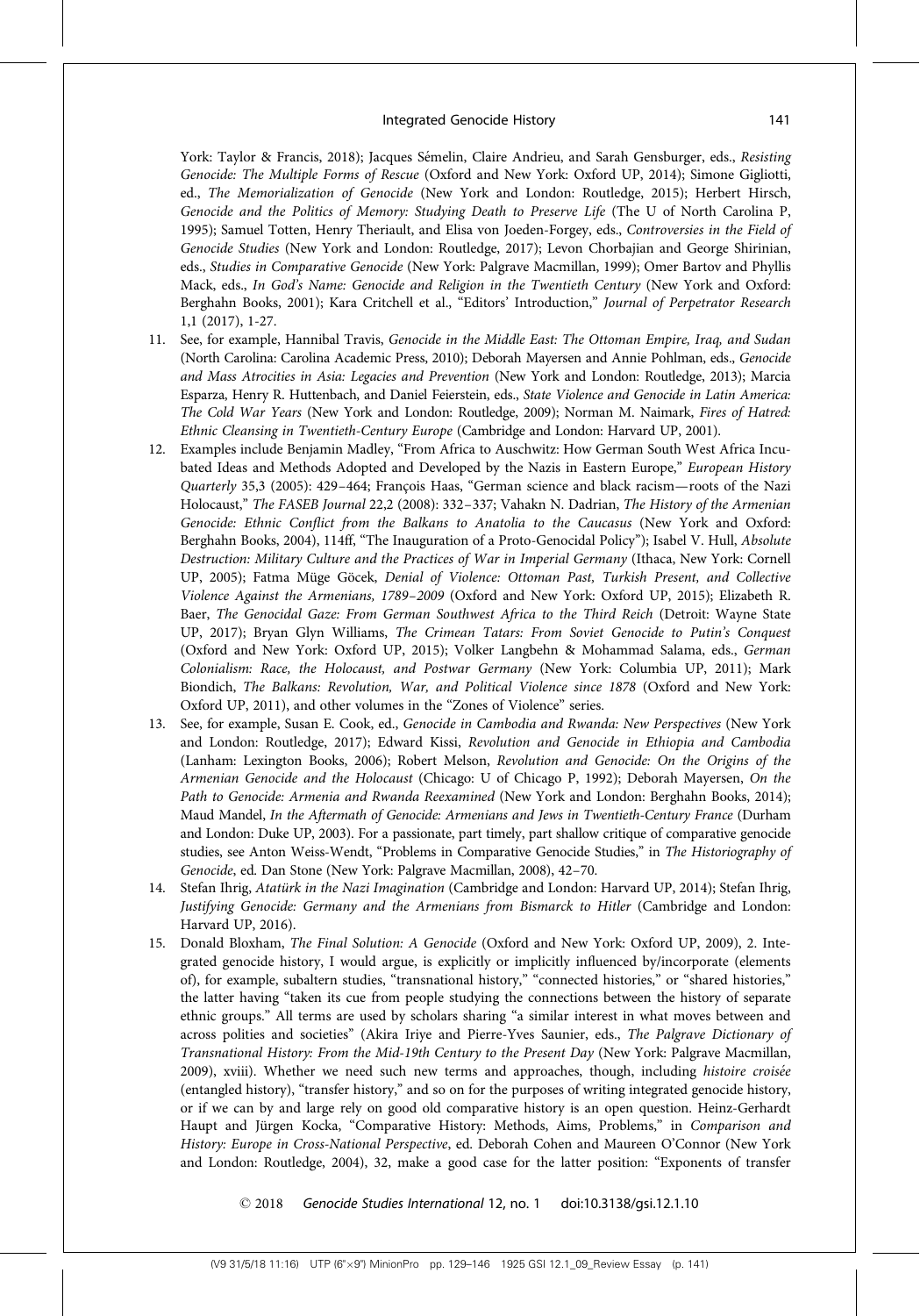history and histoire croisée accuse comparative history of privileging the nation-state, and thus of always confirming the nation's significance. Comparativists, they further charge, tend to accept nations' own self-representations without critical examination. Above all, comparative history's focus upon national differences tends to minimize the overlap and similarity among countries. And yet, as we have discussed, comparative history need not restrict itself to the nation as the sole unit of examination, and by no means must it follow blindly the history of national self-description. Moreover, comparative history does not rule out relations of interdependence or cross-national influence simply because it considers two or more cases alongside each other. Indeed, the conventional method of source analysis in comparative historical work explicitly take such transfers into account.'' See also, for example, Nicholas A. Robins and Adam Jones, eds., Genocides by the Oppressed: Subaltern Genocide in Theory and Practice (Bloomington: Indiana UP, 2009); A. Dirk Moses, ed., Empire, Colony, Genocide: Conquest, Occupation, and Subaltern Resistance in World History (New York and Oxford: Berghahn Books, 2008).

- 16. This is not to reopen the German Historikerstreit, where historical and moral boundaries became blurred and it was postulated by some that Nazi Germany was more or less ''forced'' by an aggressive, threatening, violent Soviet Union to become equally or more violent, etc., but also by others that the Holocaust was beyond comparison. See, for example, Andrei S. Markovits and Beth Simone Noveck, "West Germany," in The World Reacts to the Holocaust, ed. David S. Wyman and Charles S. Rosenzveig (Baltimore and London: John Hopkins UP, 1996), 435ff. But sophisticated academic explanations and the scholarly contextualization of mass murder are just that, they are comparative by nature, avoid relativizing as well as sacralization, and they are not and should not be used as excuses or rationalizations for past, present, or future transgressions of any kind.
- 17. Mark Levene, The Crisis of Genocide, vol. I, Devastation: The European Rimlands 1912–1938 (Oxford and New York: Oxford UP, 2013), xiii. ''Topographies of terror'' is of course inspired by ''Topography of Terror''/''Topographie des Terrors,'' a center documenting Nazi forced labor in a former SSheadquarters in Berlin. On the center as a site for ''topographies of terror'' in plural, as it incorporates the commemoration and documentation of Nazi atrocities as well as a part of the Berlin Wall, see Georgina Webb-Dickin, ''Topographies of Terror: Reading Remnants and Traces on the Gestapo Gelände," HARTS & Minds: The Journal of Humanities and Arts 1,2 (2013): 1-18, an article that explores "the histories of the so-called Gestapo Gelände (Gestapo terrain), their rediscovery in the 1970s and their relationship with the Berlin Wall remnant, considering how the relics of seemingly different eras are presented as constituents of the same landscape'' (1). A pioneering work on genocide as a feature of the modern era is Zygmunt Bauman, Modernity and the Holocaust (Ithaca, New York: Cornell UP, 1989): ''We suspect (even if we refuse to admit it) that the Holocaust could merely have uncovered another face of the same modern society whose other, more familiar face we so admire'' (7). See also, for example, A. Dirk Moses, "Genocide and Modernity," in The Historiography of Genocide, ed. Dan Stone (New York: Palgrave Macmillan, 2008), 156–193. See also Michael Mann, The Dark Side of Democracy: Explaining Ethnic Cleansing (Cambridge: Cambridge UP, 2005); Philipp Ther, The Dark Side of Nation-States: Ethnic Cleansing in Modern Europe (New York and Oxford: Berghahn Books, 2014). For a critique of the predominantly bleak view on modernity vis-à-vis genocide, see Michael Freeman, "Genocide, civilization and modernity," The British Journal of Sociology 46,2 (1995): 207-223, offering "a clearer view of the interrelations between the constructive and destructive features of all civilizations" (207). See also, in general, Uğur Ümit Üngör, "Geographies of Nationalism and Violence: Rethinking Young Turk 'Social Engineering','' European Journal of Turkish Studies 7 (2008), http://journals.openedition.org/ejts/2583; Daniele Conversi, ''Cultural Homogenization, Ethnic Cleansing, and Genocide," in The International Studies Encyclopedia, ed. Robert A. Denemark (London: Wiley-Blackwell, 2010), 719–742; Donald Bloxham, The Great Game of Genocide: Imperialism, Nationalism, and the Destruction of the Ottoman Armenians (Oxford and New York: Oxford UP, 2005).
- 18. Mark Levene "Creating a Modern Zone of Genocide: The Impact of Nation- and State-Formation on Eastern Anatolia, 1878-1923," Holocaust & Genocide Studies 12,3 (1998): 393-433; Mark Levene, The Crisis of Genocide, vol. I, Devastation: The European Rimlands 1912–1938 and vol. II, Annihilation: The European Rimlands 1939–1953 (Oxford and New York: Oxford UP, 2013 and 2014). See also Mark Levene, '''The Enemy Within'?: Armenians, Jews, the Military Crises of 1915 and the Genocidal Origins of the 'Minorities Question','' in Minorities and the First World War: From War to Peace, ed. Hannah Ewence and Tim Grady (New York: Palgrave Macmillan, 2017), 143–174.
- 19. https://www.amazon.com/Devastation-European-Rimlands-1912-1938-Genocide/dp/0199683034.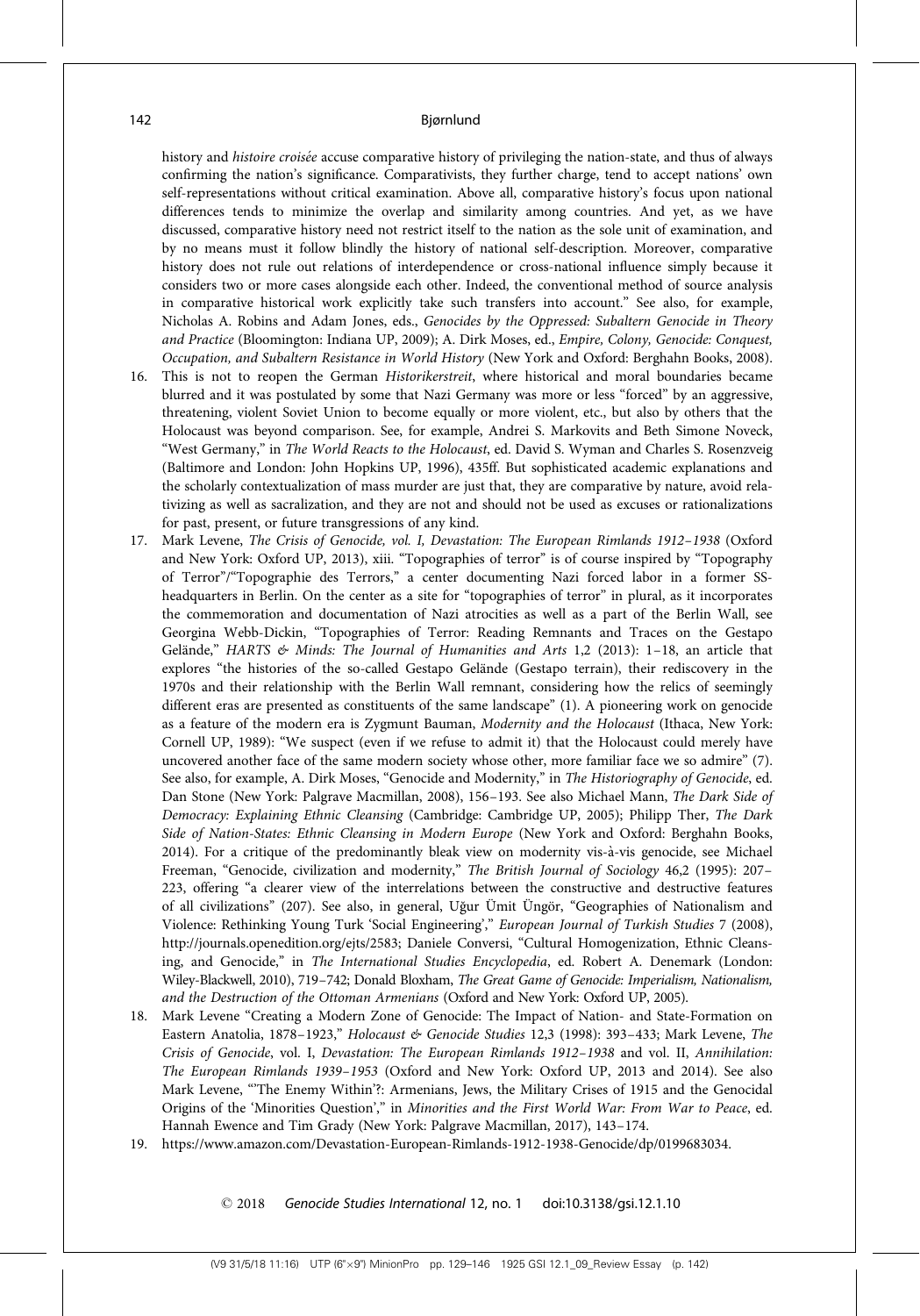- 20. Charles Ragin cited in Martin Shaw, Genocide and International Relations: Changing Patterns in the Transitions of the Late Modern World (Cambridge: Cambridge UP, 2013), 29. The original quote is found in Charles Ragin, The Comparative Method: Moving Beyond Qualitative and Quantitative Strategies (Berkeley and Los Angeles: U of California P, 1989), 19.
- 21. Timothy Snyder, Bloodlands: Europe Between Hitler and Stalin (New York: Basic Books, 2010). Various experts have reviewed Snyder's book; praise for his approach include his treatment of "all of these episodes—the Ukrainian famine, the Holocaust, Stalin's mass executions, the planned starvation of Soviet POWs, postwar ethnic cleansing—as different facets of the same phenomenon'' (Anne Applebaum, "The Worst of the Madness," New York Review of Books, 11 November 2010), while others have strongly criticized him for the same reasons: "... by drawing together all these various mass murders—by building a narrative that includes both the Ukrainian famine and the Treblinka extermination camp as part of the same larger historical event—Snyder is challenging a notion that many historians and thinkers have long held: that the Holocaust is unique in human history.'' (Gal Beckerman, ''Exploring the 'Bloodlands','' Boston.com, http://archive.boston.com/bostonglobe/ideas/articles/2011/03/13/exploring\_ the\_bloodlands/?page=full, 13 March 2011). Snyder received the 2013 Hannah Arendt Prize for ''Bloodlands''. For a thorough analysis of how (the representation of) the Holocaust has become paradigmatic for the representation of other genocides, see Rebecca Jinks, Representing Genocide: The Holocaust as Paradigm? (London and New York: Bloomsbury Academic, 2016). See also Raz Segal, "The Modern State, the Question of Genocide, and Holocaust Scholarship," Journal of Genocide Research (2018): 1-26.
- 22. Ladislas Bizimana, Conflict in the African Great Lakes Region: A critical analysis of regional and international involvement (Bilbao: Universidad de Deusto, 1999); Kenneth Omeje and Tricia Redeker Hepner, eds., Conflict and Peacebuilding in the African Great Lakes Region, (Indiana: Indiana UP, 2013); Howard Adelman and Astri Suhrke, eds., The Path of a Genocide: The Rwanda Crisis from Uganda to Zaire (New Brunswick and London: Transaction Publishers, 1999); Gerard Prunier, Africa's World War: Congo, the Rwandan Genocide, and the Making of a Continental Catastrophe (Oxford and New York: Oxford UP, 2011); Ugur Ümit Üngör, The Making of Modern Turkey: Nation and State in Eastern Anatolia, 1913– 1950 (Oxford and New York: Oxford UP, 2011), vii; Joost Jongerden and Jelle Verheij, eds., Social Relations in Ottoman Diyarbekir, 1870–1915 (Leiden, The Netherlands: Brill, 2012); Omer Bartov and Eric D. Weitz, eds., Shatterzone of Empires: Coexistence and Violence in the German, Habsburg, Russian, and Ottoman Borderlands (Indiana: Indiana UP, 2013); Nicholas Doumanis, Before the Nation: Muslim-Christian Coexistence and its Destruction in Late-Ottoman Anatolia (Oxford and New York: Oxford UP, 2013); Ryan Gingeras, Sorrowful Shores: Violence, Ethnicity, and the End of the Ottoman Empire, 1912– 1923 (Oxford and New York: Oxford UP, 2009); W. D. R. Heijs, ''The ''Gardening States'': Comparing State Repression of Ethnic Minority Groups in Turkey and the Soviet Union, 1908–1945'' (MA thesis, Utrecht University, 2017).
- 23. The quote is found in Dominik J. Schaller and Jürgen Zimmerer, "Introduction," in Late Ottoman Genocides: The dissolution of the Ottoman Empire and Young Turkish population and extermination policies, ed. Dominik J. Schaller and Jürgen Zimmerer (New York and London: Routledge, 2009), 4. See also, for example, Erik J. Zürcher, The Young Turk Legacy and Nation Building: From the Ottoman -empire to Atatürk's Turkey (London and New York: I.B. Tauris, 2014); Hans-Lukas Kieser, Kerem Öktem, Maurus Reinkowski, eds., World War I and the End of the Ottomans: From the Balkan Wars to the Armenian Genocide (London and New York: I.B. Tauris, 2015); Lerna Ekmekcioglu, ''Introducing the 'Armenian Ottoman History' Issue of JOTSA,'' Journal of Ottoman and Turkish Studies Association 4,2 (2017): 231–237; Alexander Korb and Dieter Pohl, Mass Violence and Genocide in Eastern Europe and the Balkans: The Second World War and its Aftermath (London and New York: Bloomsbury Academic, 2017); Bedross Der Matossian, ''Explaining the Unexplainable: Recent Trends in the Armenian Genocide Historiography,'' Journal of Levantine Studies 5,2 (2015): 143–166; Jennifer M. Dixon, "Norms, Narratives, and Scholarship on the Armenian Genocide," International Journal of Middle East Studies 47,4 (2015): 796–800.
- 24. For example, in Sweden there has long been published important literature on the Assyrian genocide by, for instance, Nsibin Förlag, to a large degree thanks to the substantial Assyrian diaspora in that country, but it has only recently started entering the mainstream of scholarship. For a recent Swedish publication on the Ottoman Christian genocide and Sweden's reaction, see Svante Lundgren, Hundra år av tveksamhet. Osmanska folkmordet på kristna och Sveriges reaktion (Södertälje: Tigris Press, 2015). On Germany, see Tessa Hofmann, ''Der osmanische Genozid an Christen in der deutschen Geschichts- und Erinnerungspolitik,'' Jahrbuch Verfolgung und Diskriminierung von Christen 29 (2017): 2–21.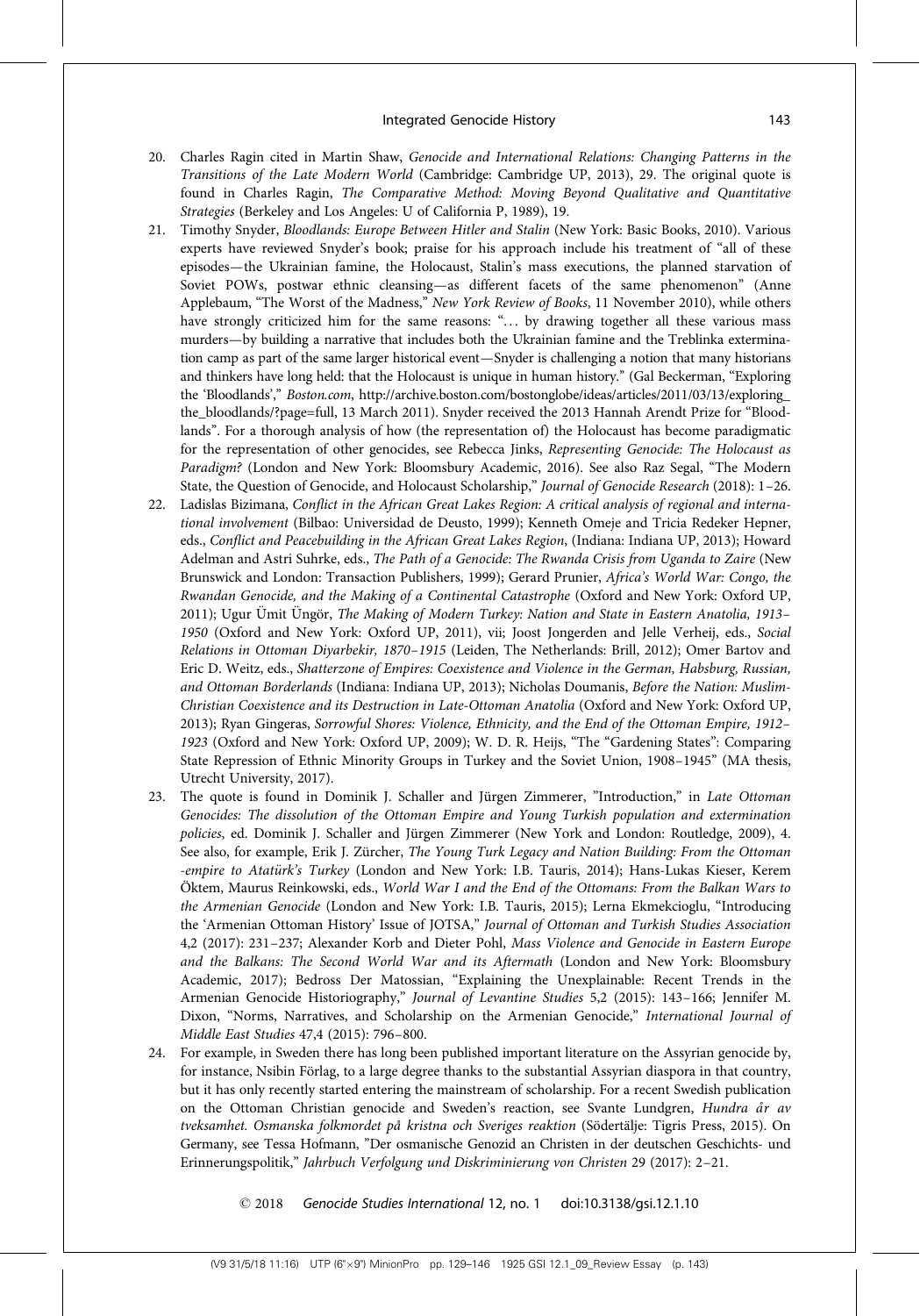- 25. Üngör, The Making of Modern Turkey; Taner Akcam, The Young Turks' Crime Against Humanity: The Armenian Genocide and Ethnic Cleansing in the Ottoman Empire (New Jersey: Princeton UP, 2012), 59 for example; Osik Moses, ''Deportation of the Jewish population in Palestine during World War I,'' International Graduate Students' Conference on Holocaust and Genocide Studies Papers (Clark University, 2015), 1–19; Hasan Kayali, Arabs and Young Turks: Ottomanism, Arabism, and Islamism in the Ottoman Empire, 1908–1918 (Berkeley and Los Angeles: U of California P, 1997), 198.
- 26. See, for example, Stefan Schaal, "Völkermord: Türkei will Mahnmal in Pohlheim verhindern," Giessener Allgemeine, 8 December 2017; ''Hellenic, Armenian & Assyrian Genocides,'' Monument Australia, http:// monumentaustralia.org.au/themes/conflict/genocide/display/97793-hellenic%2C-armenian-and-assyrian-genocides; Sabri Atman, "International Conference 'Three Genocides, One Strategy'," Atour, 19 September 2010, http://www.atour.com/~aahgn/news/20100922a.html; A. Makris, ''Dutch Parliament Recognizes Greek, Assyrian and Armenian Genocide,'' Greek Reporter, 11 April 2015; ''Sweden Recognizes Assyrian, Greek and Armenian Genocide,'' AINA News, http://www.aina.org/news/20100311192620.htm, 3 March 2010; "Armenia Recognizes Assyrian and Greek Genocides," Armenian Weekly, 24 March 2015; Panayiotis Diamadis, "Governmental and Parliamentary Recognition of the Genocides of the Armenians, Assyrians and Hellenes,'' AHIF Policy Journal (2016).
- 27. Michelle Tusan, Smyrna's Ashes: Humanitarianism, Genocide, and the Birth of the Middle East (Berkeley and Los Angeles: U of California P/Berkeley Series in British Studies, 2012); Roger W. Smith, ''Introduction: The Ottoman Genocides of Armenians, Assyrians, and Greeks," Genocide Studies International 9,1 (2015); Schaller and Zimmerer, Late Ottoman Genocides, 5. Recent publications dealing with aspects of at least one of the Greek and Assyrian genocides include Hofmann, Bjørnlund, and Meichanetsidis, The Genocide of the Ottoman Greeks; George S. Shirinian, ed., The Asia Minor Catastrophe and the Ottoman Greek Genocide: Essays on Asia Minor, Pontos, and Eastern Thrace, 1912–1923 (Bloomingdale, Illinois: The Asia Minor and Pontos Hellenic Research Center, Inc., 2012); Israel W. Charny, ''Introduction to Special Section on Co-Victims of the Armenian Genocide, Assyrians, Yezidis, Greeks,'' Genocide Prevention Now 5 (2011), http://www.ihgjlm.com/genocide-prevention-now-special-issue-5/; Hannibal Travis, ed., The Assyrian Genocide: Cultural and Political Legacies (New York and London: Routledge, 2017); David Gaunt, Naures Atto, and Soner O. Barthoma, eds., The Genocide Against the Assyrian, Syriac, and Chaldean Christians in the Ottoman Empire (New York and Oxford: Berghahn Books, 2017); Joseph Yacoub, Year of the Sword: The Assyrian Christian Genocide, A History (Oxford and New York: Oxford UP, 2016); Racho Donef, The Hakkari Massacres: Ethnic Cleansing by Turkey 1924–25 (Sydney: Tatavia Publishing, 2014); Sargon Donabed, Reforging a Forgotten History: Iraq and the Assyrians in the Twentieth Century (Edinburgh: Edinburgh UP, 2016); Harry J. Psomiades, Fridtjof Nansen and the Greek Refugee Crisis 1922–1924: A Study on the Politics of International Humanitarian Intervention and the Greek-Turkish Obligatory Population Exchange Agreement (Bloomingdale, Illinois: The Asia Minor and Pontos Hellenic Research Center, 2011); Thea Halo, Not Even My Name: A True Story (New York: Picador, 2001); David Gaunt, The Assyrian Genocide. Seyfo: When-Where-How (Assyrian Genocide Research Center, 2011); Svante Lundgren, The Assyrians—from Nineveh to Södertälje (Raleigh, North Carolina: Nineveh Press, 2016); Kostas Faltaits, The Genocide of the Greeks in Turkey: Survivor Testimonies From The Nicomedia (Izmit) Massacres of 1920–1921 (USA: Cosmos Publishing, 2016) (which also contains testimonies on the Armenian genocide); Lou Ureneck, Smyrna, September 1922: The American Mission to Rescue Victims of the 20th Century's First Genocide (New York: Ecco, 2016); David Gaunt, Massacres, Resistance, Protectors: Muslim-Christian Relations in Eastern Anatolia during World War I (New Jersey: Gorgias Press, 2006); Erik Sjöberg, The Making of the Greek Genocide: Contested Memories of the Ottoman Greek Catastrophe (New York and Oxford: Berghahn Books, 2016); Marjorie Housepian Dobkin, Smyrna 1922: The Destruction of a City (New York: Newmark Press, 1998); Vartkes Yeghiayan, comp., British Reports on Ethnic Cleansing in Anatolia, 1919–1922: The Armenian-Greek Section (Glendale: Center for Armenian Remembrance, 2007); Sofia Mutlu-Numansen and Ringo Ossewarde, ''Heroines of gendercide: The religious sensemaking of rape and abduction in Aramean, Assyrian and Chaldean migrant communities,'' European Journal of Women's Studies 22,4 (2015): 428–442; Akis Gavriilidis, ''Lemkin's Greek Friends: Abusing History, Constructing Genocide—and Vice Versa,'' Holocaust & Genocide Studies 30,3 (2016): 488-505; Panayiotis Diamadis, "Australia's first commissioner for refugees: The 'call from Macedonia' and Australian humanitarian relief in the league of nations,'' Journal of the Royal Australian Historical Society 98,1 (2012): 7–27; Riccardo Armillei, Nikki Marczak, Panayiotis Diamadis, ''Forgotten and Concealed: The Emblematic Cases of the Assyrian and Romani Genocides," Genocide Studies & Prevention 10,2 (2016): 98-120; Antonis Klapsis, "Research Note: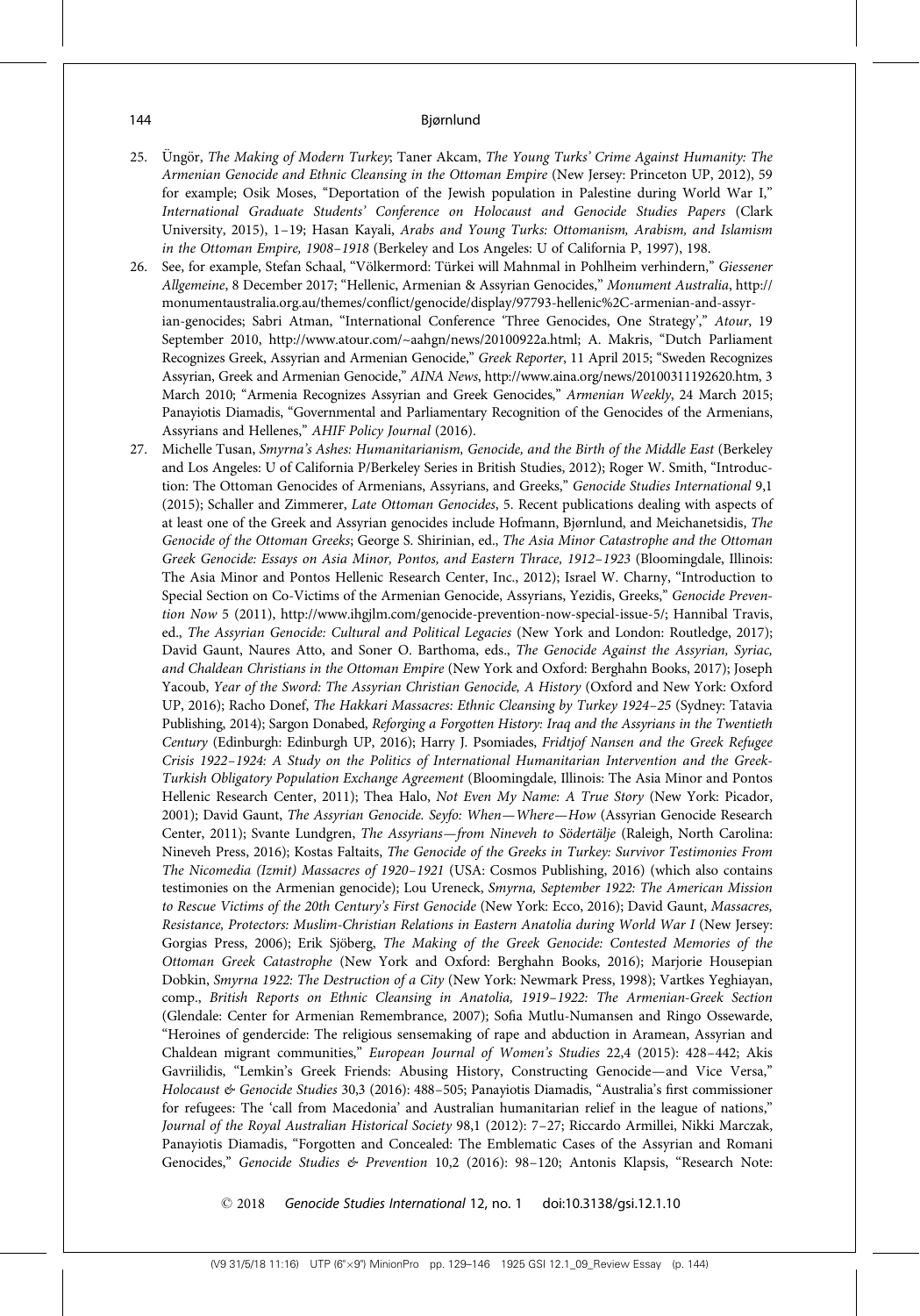American Initiatives for the Relief of Greek Refugees, 1922-1923," Genocide Studies & Prevention 6,1 (2011): 98–106; Yoab Benjamin, ''Assyrians in Middle America A Historical and Demographic Study of the Chicago Assyrian Community,'' Journal of the Assyrian Academic Society 10,10 (1996): 18–46; Andrew R. Basso, ''Towards a Theory of Displacement Atrocities: The Cherokee Trail of Tears, The Herero Genocide, and The Pontic Greek Genocide," Genocide Studies & Prevention 10,1 (2016): 5-29; Ari Sekeryan, ''Romioi–Armenian friendship in the Ottoman Empire during the Armistice period (1918–1923),'' British Journal of Middle Eastern Studies (2017): 1–19; Robert Shenk, America's Black Sea Fleet: The U.S. Navy Amidst War and Revolution, 1919–1923 (Naval Institute Press, 2012); Speros Vryonis, Jr., The Mechanism of Catastrophe: The Turkish Pogrom Of September 6–7, 1955, and the Destruction of the Greek Community of Istanbul (New York: GreekWorks.Com, 2005); Constantine G. Hatzidimitriou, American Accounts Documenting the Destruction of Smyrna by the Kemalist Turkish Forces, September 1922 (Aristide D. Caratzas, 2005); Harry J. Psomiades, ''The American Near East Relief (NER) and the Megali Catastrophe in 1922," Journal of Modern Hellenism 19-20 (2002-2003): 135–150; Ron Levitsky, They Shall Not Perish: A Story of the Near East Relief. A Curriculum Guide for Teaching about America's Response to the Armenian, Anatolian Greek & Assyrian Genocides (Near East Foundation & The Genocide Education Project, 2015); Sébastien de Courtois, The Forgotten Genocide. Eastern Christians, the Last Arameans (New Jersey: Gorgias Press, 2004); Theodora Ioannidou, The Holocaust of the Pontian Greeks: Still an Open Wound (Mediterra Books, 2016); Ioannis Hassiotis, "Shared Illusions: Greek-Armenian Co-Operation in Asia Minor and the Caucasus (1917-1922)," Byzantine and Modern Greek Studies 36,2 (2012): 215–233; Alexandra Karambelas, ''The 'Un-mixing of Peoples': The 1923 Treaty of Lausanne and Nation-Building in the Ottoman Empire and Beyond,'' AHIF Policy Journal (2015): 1-21; Michel Bruneau, "L'expulsion et la diasporisation des Grecs d'Asie Mineure et de Thrace orientale (1914–1923)," Anatoli 3 (2012): 57-83, http://journals.openedition.org/ anatoli/426; John Williams, "The ethnic cleansing of Greeks from Gallipoli, April 1915," Quadrant 57,4 (2013): 26–33; Sargon George Donabed and Daniel Joseph Tower, ''Reframing Indigeneity: The Case of Assyrians in Northern Mesopotamia,'' Perspectives on History (2018); Emre Erol, The Ottoman Crisis in Western Anatolia: Turkey's Belle Epoque and the Transition to a Modern Nation State (London and New York: I.B. Tauris, 2016); Rebecca Gill, '''Now I have seen evil, and I cannot be silent about it': Arnold J. Toynbee and his Encounters with Atrocity, 1915-1923," in Evil, Barbarism and Empire: Britain and Abroad, c. 1830–2000, ed. Tom Crook, Rebecca Gill, and Bertrand Taithe (New York: Palgrave Macmillan, 2011), 172–200; T. Elal, '''Her Name Was Not Seher, It Was Heranus¸ . . .': Reading Narratives of Forced Turkification in Twenty-First Century Turkey,'' Genocide Studies & Prevention 10,3 (2016): 25–38; Dimitris Kamouzis, "Out of Harm's Way? Structural Violence and the Greek Orthodox Community of Istanbul during World War I,'' Journal of the Ottoman and Turkish Studies Association 4,1 (2017): 189– 211; Dr. Abraham K. Yoosuf, Assyria and the Paris Peace Conference (Raleigh, North Carolina: Nineveh Press, 2017). Early publications on the subject(s) include Edward Hale Bierstadt, The Great Betrayal: A Survey of the Near East Problem (The Pontian Greek Society of Chicago, 2008 (1924)); Rev. Joseph Naayem, Shall This Nation Die? (New York: Chaldean Rescue, 1920); Yonan Hoormuz Shahbaz, The Rage of Islam: An Account of the Massacre of Christians by the Turks in Persia (Kessinger Publishing, 2009 (1918); Mark H. Ward, The Deportations in Asia Minor 1921–1922 (London: Anglo-Hellenic League, 1922).

- 28. See, for example, ''Petition Launched to include all Greeks in Genocide Recognitions,'' July 2017, http:// www.greek-genocide.net/index.php/overview/internal/322-petition-launched-to-include-all-greeks-ingenocide-recognitions; Lundgren, The Assyrians—from Nineveh to Södertälje, 11 and passim; Ninose Emmanuel and Hermiz Shaheen, "Challenges facing the Assyrian Universal Alliance," SBS, 9 December 2017, https://www.sbs.com.au/yourlanguage/assyrian/en/audiotrack/challenges-facing-assyrian-universalalliance; Nikolaos Hlamides, "Pontic Greeks and the Greek Genocide," Genocide Prevention Now, 2010, http://www.ihgjlm.com/wp-content/uploads/2016/01/Pontic\_Greeks\_and\_Greek\_Genocide.pdf; Johnny Messo, Arameans and the Making of ''Assyrians'': The Last Aramaic-speaking Christians of the Middle East (Aramaic Press, 2017).
- 29. See, for example, Matthias Bjørnlund, ''The Persecution of Greeks and Armenians in Smyrna, 1914– 1916: A Special Case in the Course of the Late Ottoman Genocides,'' in The Asia Minor Catastrophe, 89–133; Ugur Ümit Üngör and Mehmet Polatel, Confiscation and Destruction: The Young Turk Seizure of Armenian Property (London: Continuum International, 2011), 147ff, for example; Taner Akcam and Umit Kurt, The Spirit of the Laws: The Plunder of Wealth in the Armenian Genocide (New York and Oxford: Berghahn Books, 2015); Vahakn N. Dadrian and Taner Akcam, Judgment at Istanbul: The